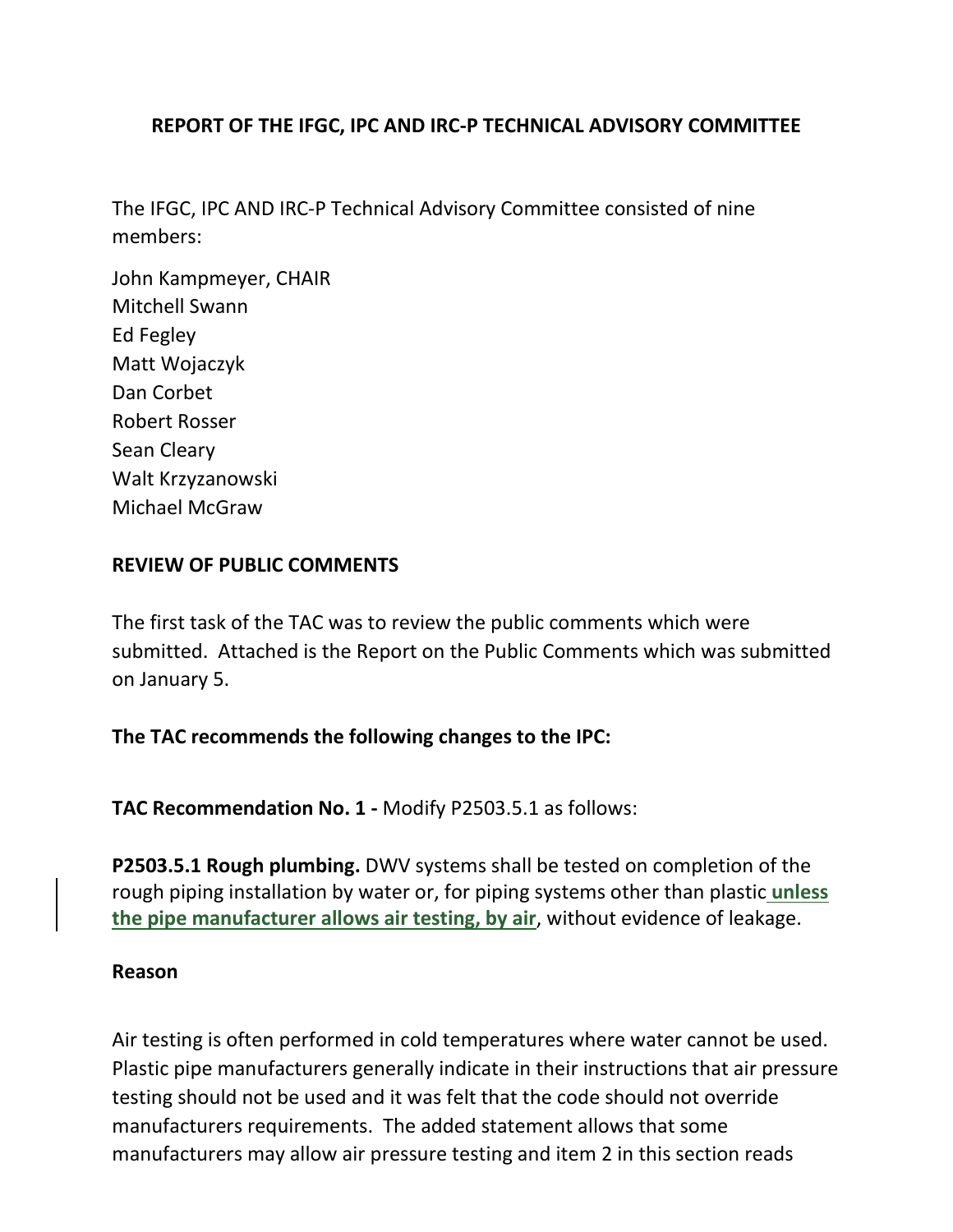**P2503.5.2 Air test.** The portion under test shall be maintained at a gauge pressure of 5 pounds per square inch (psi) (34 kPa) or 10 inches of mercury column (34 kPa). This pressure shall be held without introduction of additional air for a period of 15 minutes.

**TAC Recommendation No. 2 –** Modify P2906.6.1 as follows:

**P2906.6.1 Saddle tap fittings.** The use of saddle tap fittings and combination saddle tap and valve fittings-shall be prohibited be limited to metallic piping.

## **Reason**

The ICC comment that added this section stated "As PEX, PE-RT and CPVC tubings are becoming even more popular than ever for water distribution systems in residential buildings, there are more reports of saddle tap fittings being installed on these types of tubing. This just doesn't work out very well".

There was no indication that there are problems with the use of saddle tap fittings on metallic pipe so the TAC felt that saddle tap fitting should still be allowed on metallic pipe.

## **The TAC recommends the following change to the Reference Standards in the IFGC:**

**TAC Recommendation No.3 –** Add LC 1/CSA 6.26-201318: Fuel Gas Piping Systems Using Corrugated Stainless-Steel Tubing (CSST) to the CSA Reference **Standards** 

## **Reason**

CSA LC-1 does not appear in the Referenced Standards, but ANSI LC-1/CSA 6.26 or ANSI LC-4 does appear in Section 404.5 Fittings in concealed locations.

The standard should be added to the Referenced Standards. Depending on whether the 2016 or the 2018 Edition is used will depend of Sean Cleary's review of the standards to see if going to the 2018 standard will be incompatible with the wording in the code.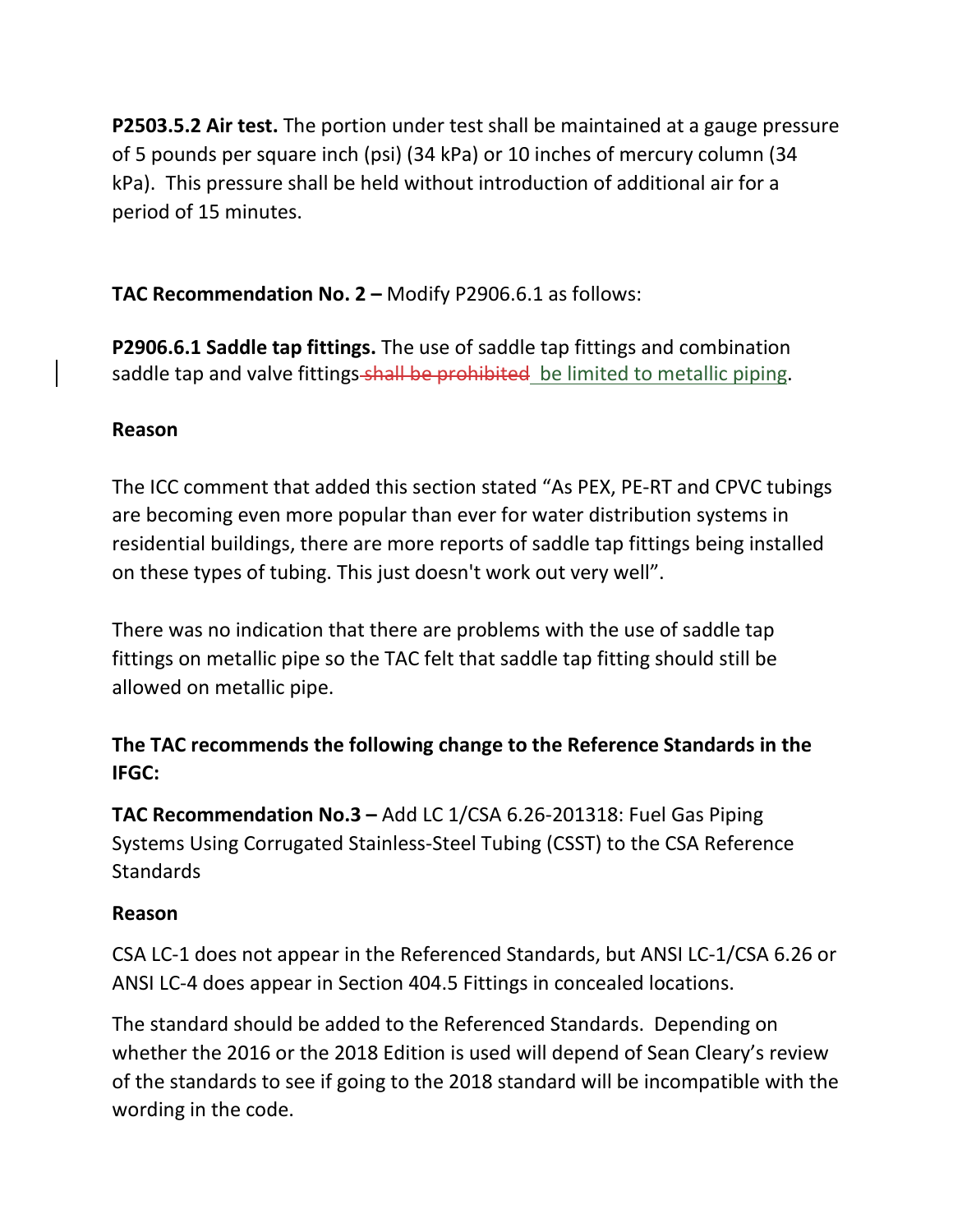## **REVIEW OF CODE CHANGES TO THE IPC**

Six of the nine members of the TAC voted on the changes to the IPC. These votes were tallied and based on the majority of the votes, all of the changes to the IPC are recommended for adoption. Attached is the summary of the voting.

## **REVIEW OF CODE CHANGES TO THE IRC-P**

Five of the nine members of the TAC voted on the changes to the IPC. These votes were tallied and based on the majority of the votes, all of the changes to the IPC are recommended for adoption. Attached is the summary of the voting.

## **REVIEW OF CODE CHANGES TO THE IFGC**

Five of the nine members of the TAC voted on the changes to the IPC. These votes were tallied and based on the majority of the votes, all of the changes to the IPC are recommended for adoption. Attached is the summary of the voting.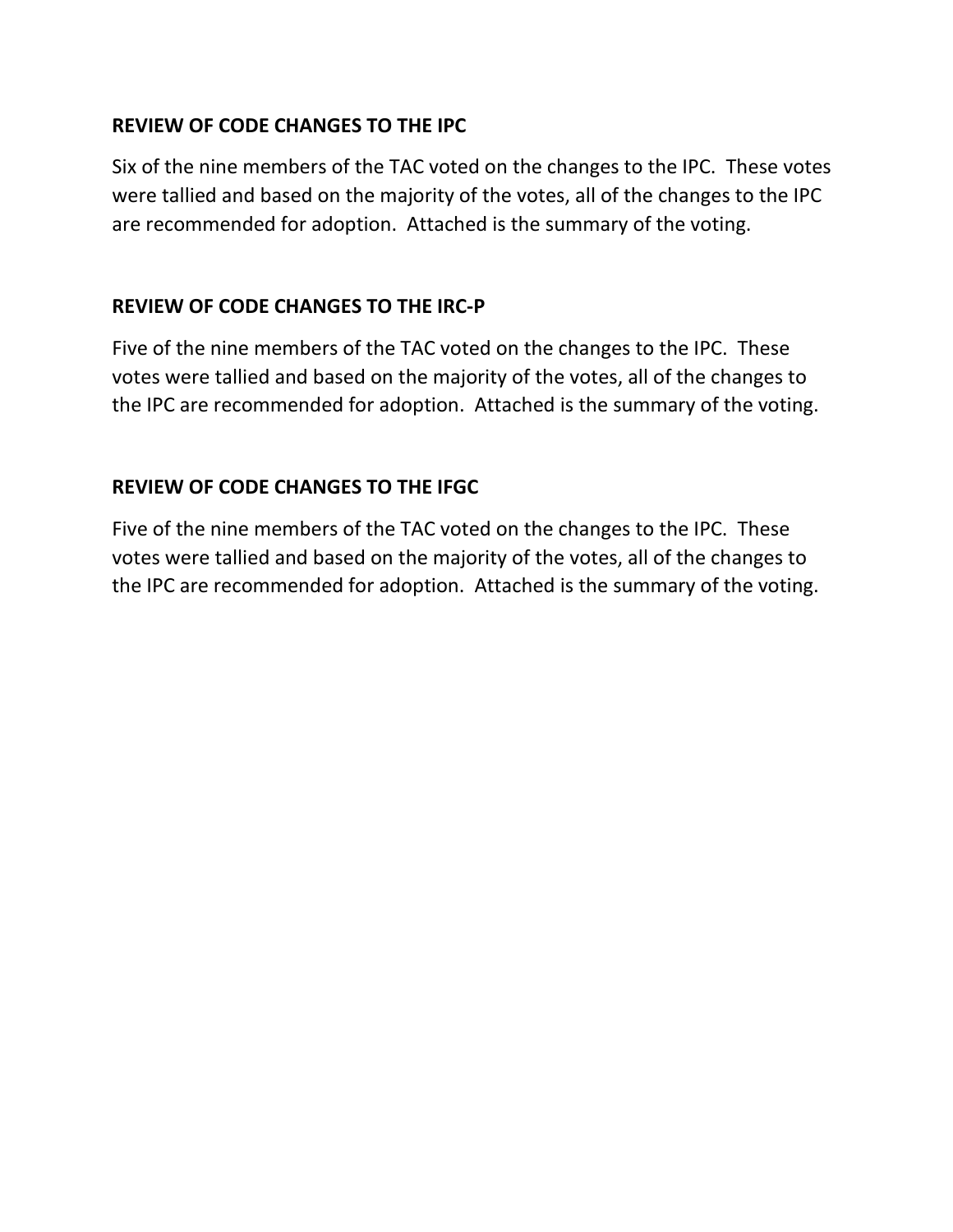#### **IFGC, IPC, IRC-P TAC**

#### **INTERIM REPORT – 12/31/2019**

The IFGC, IPC, IRC-P TAC held a teleconference on December 19, 2019 and reviewed the comments received on the IFGC and IPC Codes. No comments were received on the IRC-P Code, although they were incorporated into the IPC comments. All of the comments were discussed and action decided. Attached are the results of the discussion.

All of the Code Changes for the IFGC, IPC and IRC-P codes received from ICC were distributed to the TAC along with Review Forms for the Codes. To date, filled out forms have been received from two members of the TAC. When all have been received, the votes will be tallied and the results issued to the Council.

Respectfully Submitted,

John E. Karpmeyor

John E. Kampmeyer, P.E., F.NSPE, F.SFPE, F.ASHRAE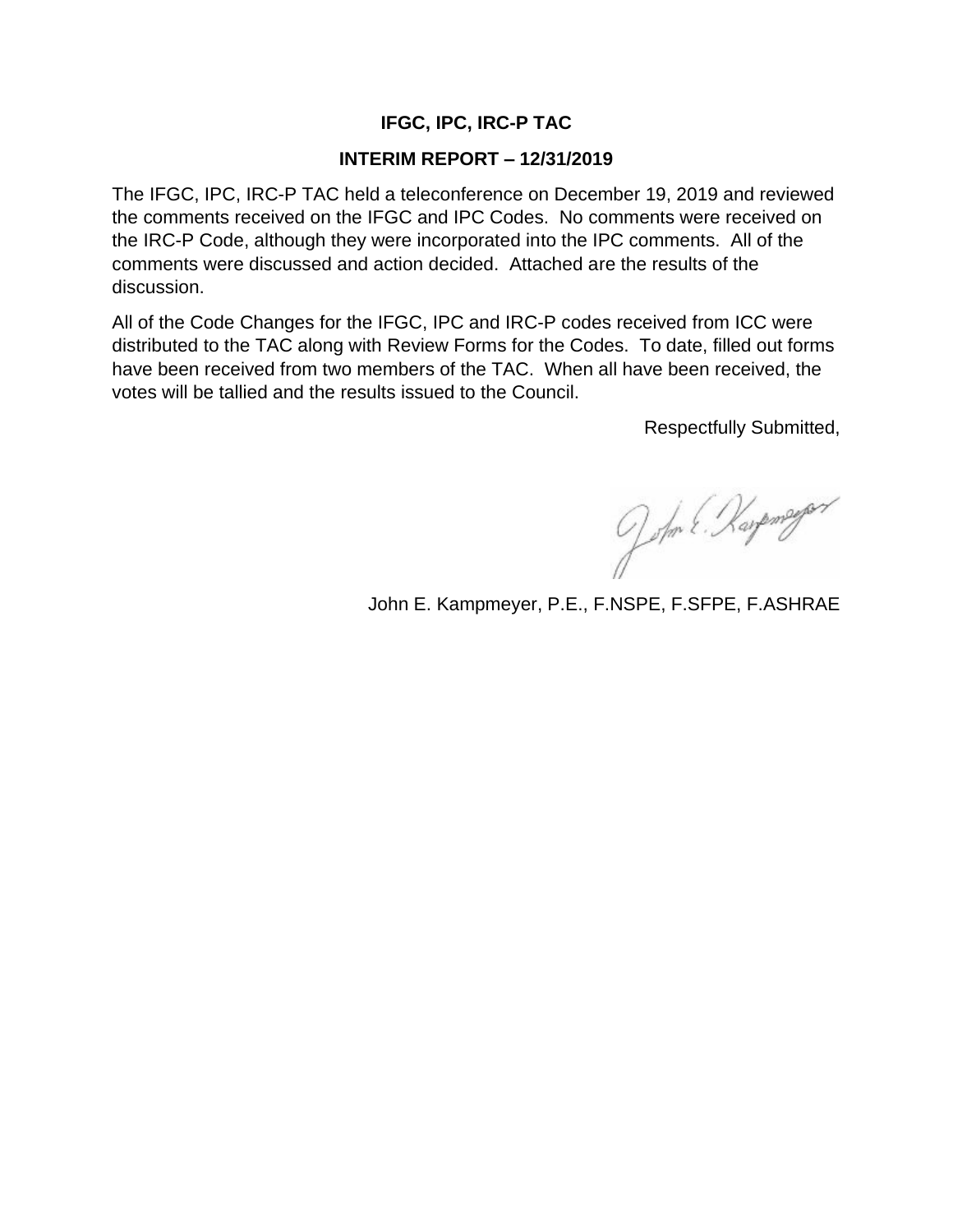#### **COMMENT NO. 1**

Amal Mahrouki 240 N 3rd Street 12th Floor Harrisburg, PA 17101 [amahrouki@aiapa.org](mailto:amahrouki@aiapa.org)  717-236-4055 Fuel Gas Code (IFGC)

#### **Adopt**

**Reason:** Health, Safety and Welfare No Data Submitted This is a General Comment to adopt all of the changes to the Fuel Gas Code.

#### **JEK COMMEN T**

This is a general comment for complete adoption of the 2018 IPC. In view of the fact that Act 36 mandates that all of the changes to the code be reviewed, I don't think we can consider this until we have completed the review of the code changes.

## **TAC DECISION**

The RAC Recommends holding on action on this item to see if further comments on it are received.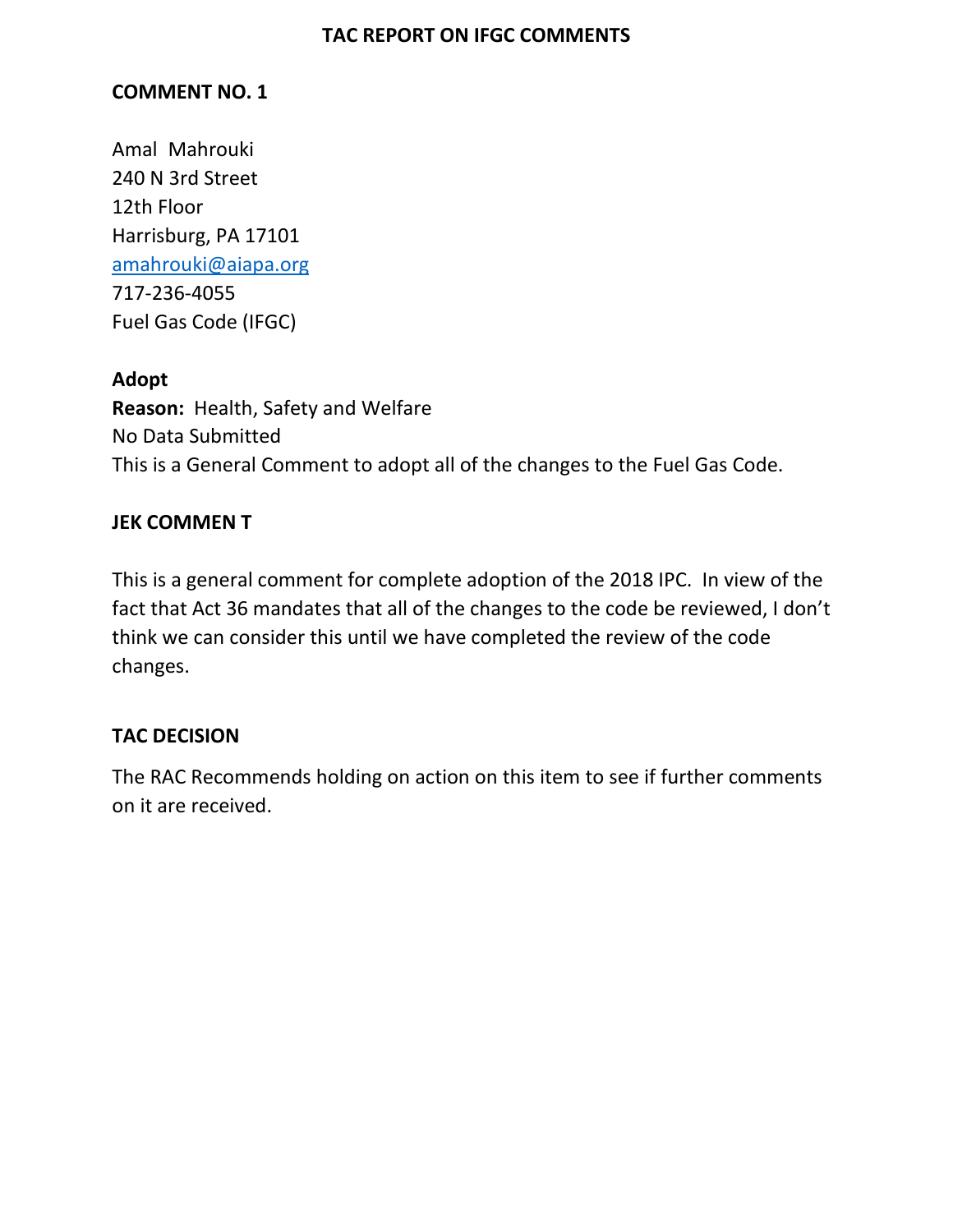#### **COMMENT NO 2**

Sarah Miller 2509 North Front St Harrisburg, PA 17110 [smiller@pabuilders.org](mailto:smiller@pabuilders.org)  717-571-6488

G2427.5.10 (503.5.11) Insulation shield **Modify Reason:** Other See attached for suggested modification language**.** 

**Recommendation:** Delete entire section but for the following: Insulation shields provided as part of a listed chimney system shall be installed in accordance with the manufacturer's installation instructions.

**Reason:** Should be installed by manufactured installations instructions.

#### **JEK COMMENT**

G2427.5.10 (503.5.11) Insulation shield. Where a factory-built chimney passes through insulated assemblies, an insulation shield constructed of steel having a thickness of not less than  $0.0187$  inch  $(0.475$  mm) (nominal 26 gage) shall be installed to provide clearance between the chimney and the insulation material. The clearance shall be not less than the clearance to combustibles specified by the chimney manufacturer's installation instructions. Where chimneys pass through attic space, the shield shall terminate not less than 2 inches (51 mm) above the installation materials and shall be secured in place to prevent displacement. Insulation shields provided as part of a *listed* chimney system shall be installed in accordance with the manufacturer's installation instructions.

The insulation shield is required to protect from overheating of insulation. This comment would remove all but the last sentence of the code section. The question remains as to handle situations where a listed insulation shield is not used.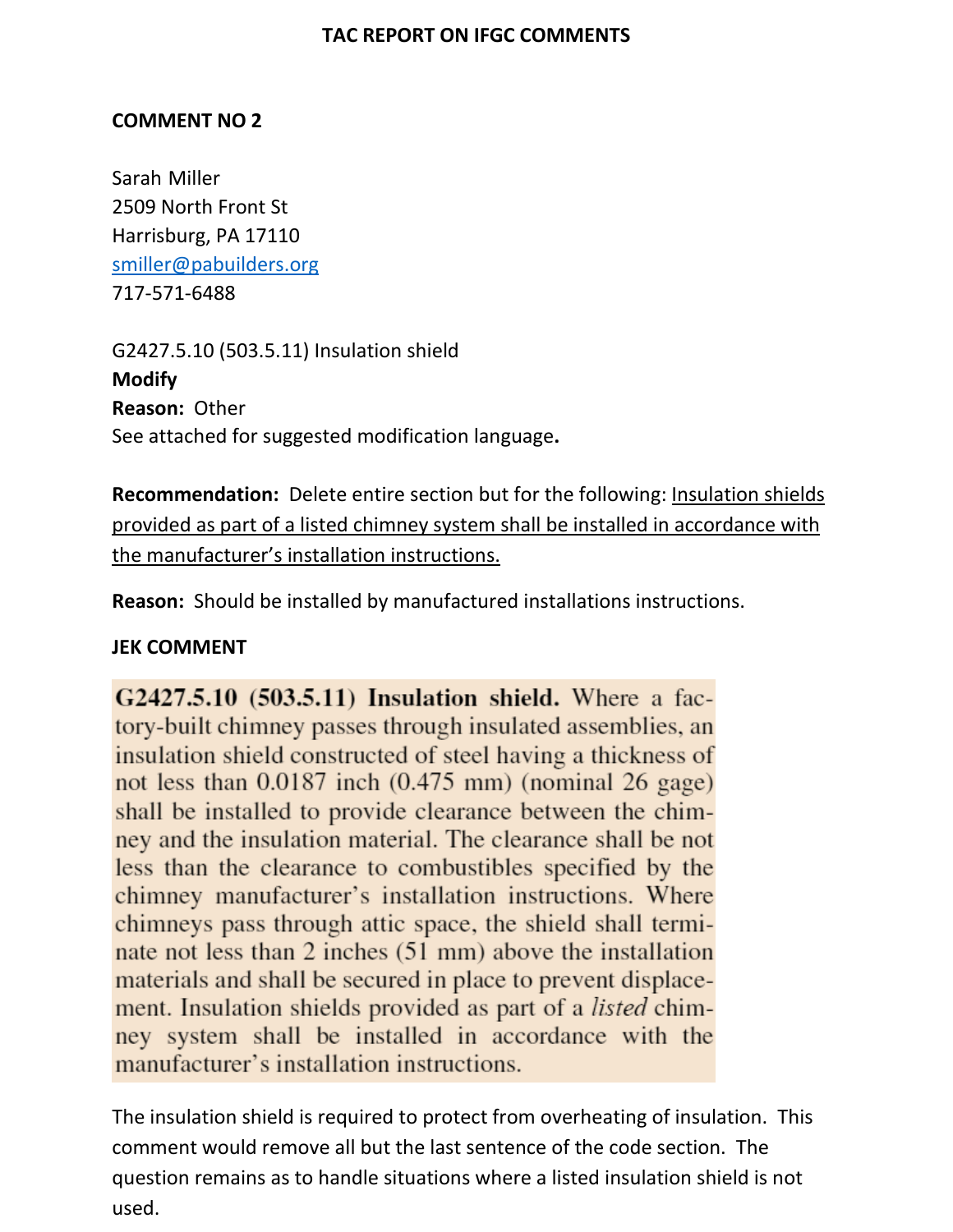#### **TAC RECOMMENDATION**

## **Not Recommended.**

Without the wording in the first part of the section, if a field fabricated insulation shield is used or if an insulation shield that is not listed is used, there is no guidance on in the code.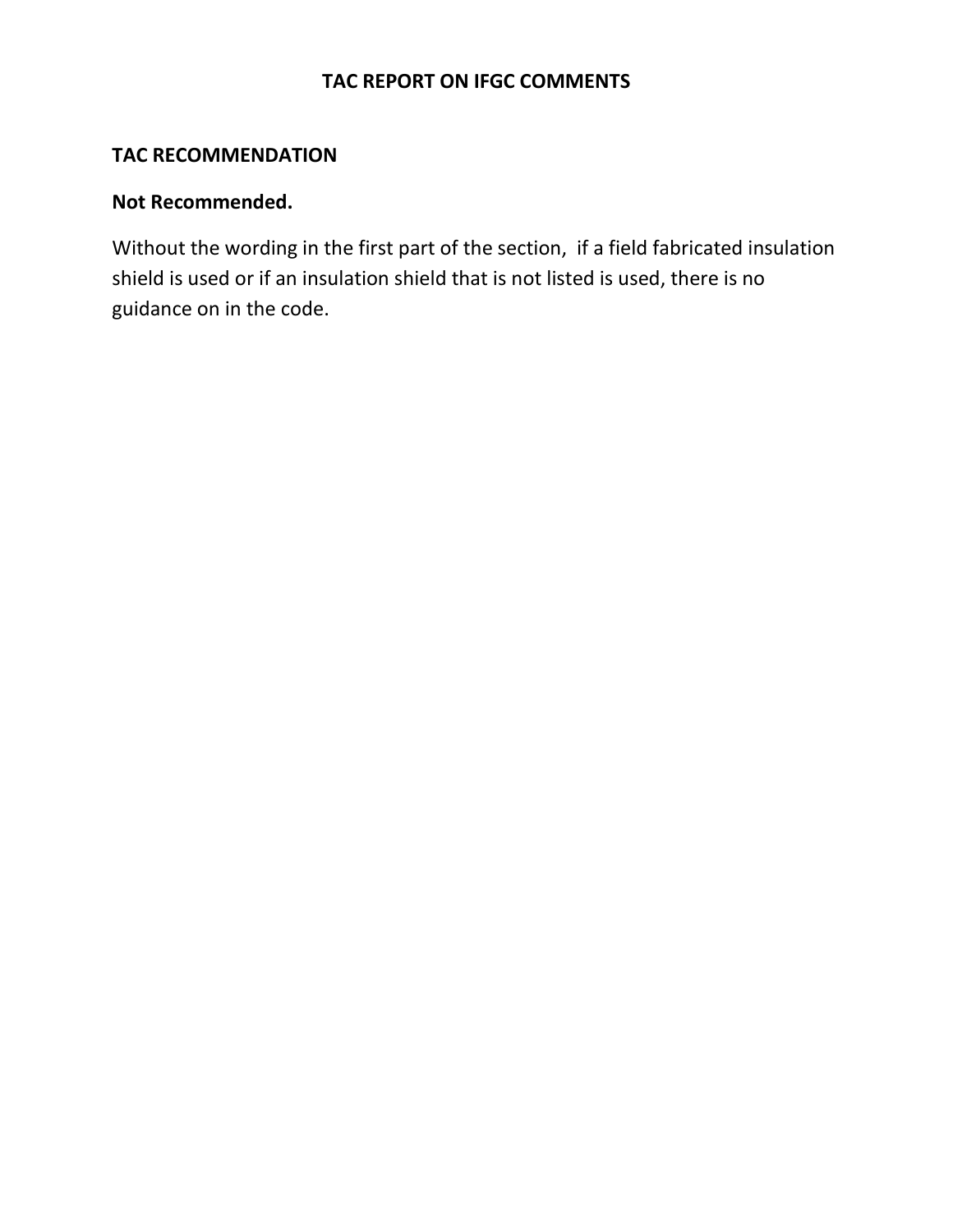## **COMMENT NO. 3**

Jonathan Sargeant 1801 Crystal Drive Apartment 711 Arlington, VA 22202 [jonathan.sargeant@omegaflex.com](mailto:jonathan.sargeant@omegaflex.com)  703-946-5848

Referenced Standards **Modify Reason:** Other To update the CSA LC-1 standard reference to include the latest edition LC 1/CSA 6.26-201318: Fuel Gas Piping Systems Using Corrugated Stainless-Steel Tubing (CSST)

#### **JEK COMMENT**

CSA LC-1 does not appear in the Referenced Standards, but ANSI LC1/CSA 6.26— 13 does appear and also appears in Section 404.5 Fittings in concealed locations.

#### **RAC RECOMMENDATION**

#### **Accept**

Under ANSI in the Referenced Standards, LC1/CSA 6.26—13: Fuel Gas Piping Systems Using Corrugated Stainless Steel Tubing (CSST) is listed. Changing this to LC1/CSA 6.26—18 clarifies the marking of the CSST.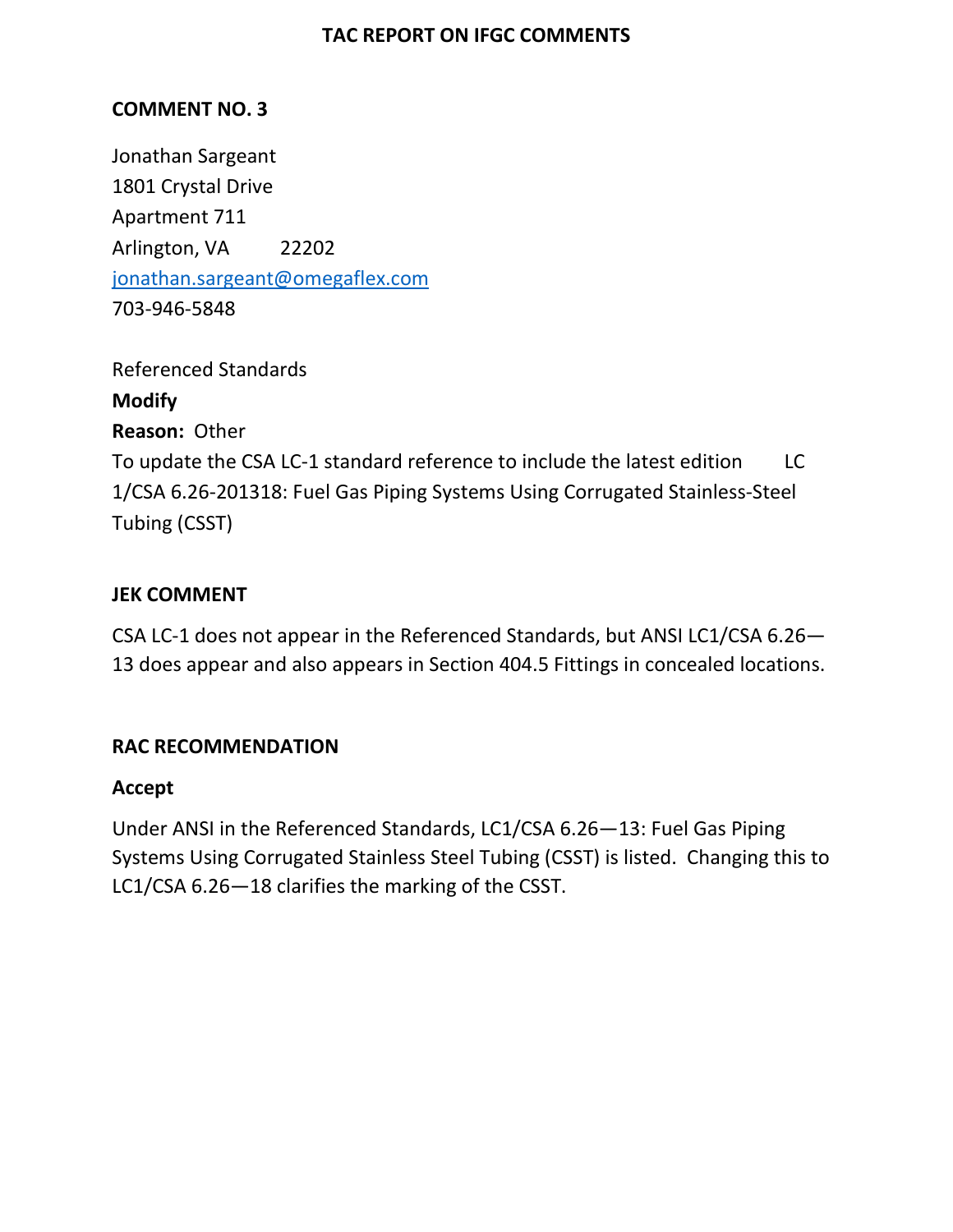## **Comment No. 1**

Amal Mahrouki 240 N 3rd Street 12th Floor Harrisburg, PA 17101 [amahrouki@aiapa.org](mailto:amahrouki@aiapa.org)  717-236-4055

#### **Adopt**

**Reason** Health Safety and Welfare - Technical Feasibility - Economic and Financial Impacts No Data Submitted

## **JEK COMMENT**

This is a general comment for complete adoption of the 2018 IPC. In view of the fact that Act 36 mandates that all of the changes to the code be reviewed, I don't think we can consider this until we have completed the review of the code changes.

## **TAC RECOMMENDATION**

**Do not adopt**

## **REASON**

Th TAC is recommending modification to IRC 2503.5.1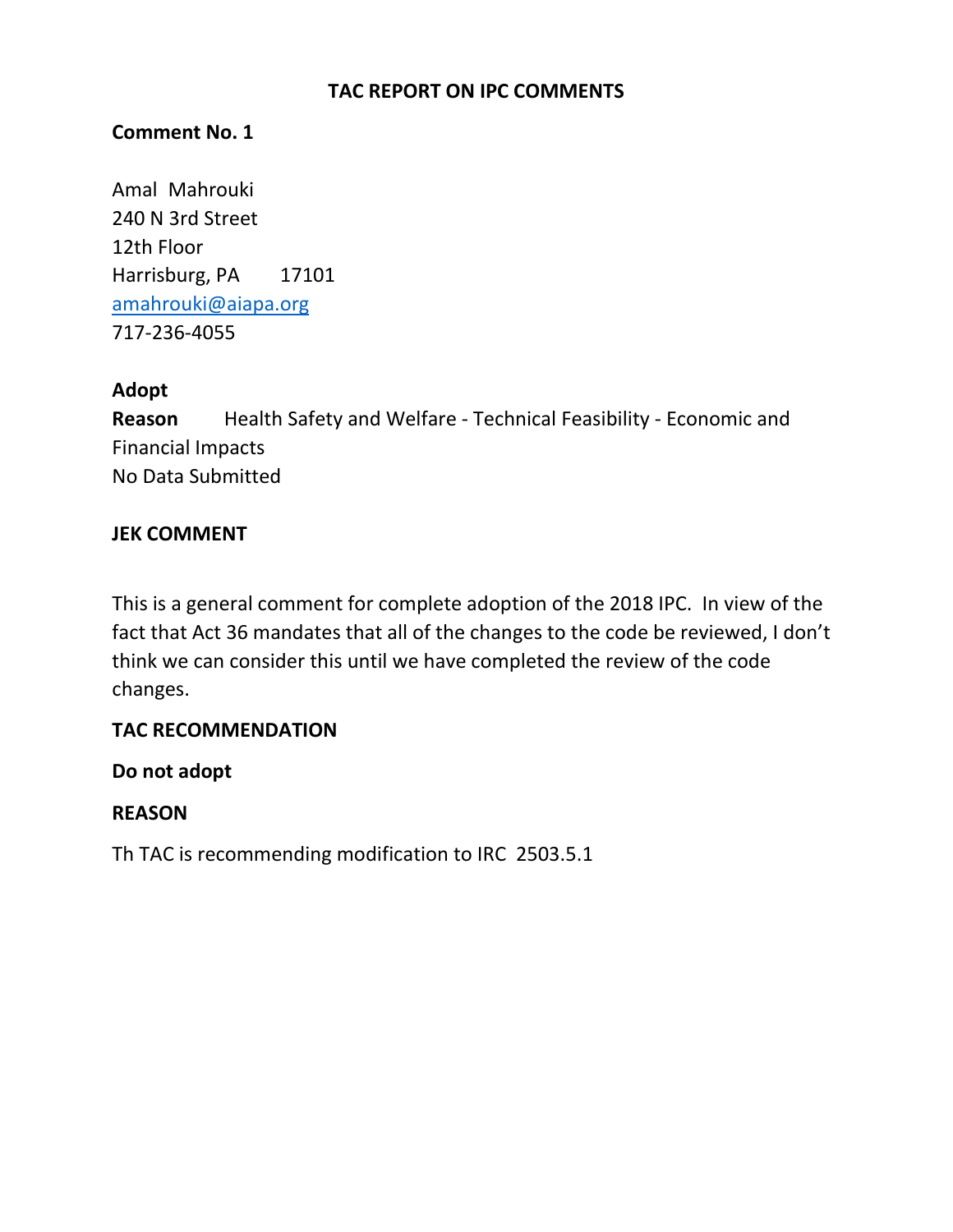### **TAC REPORT ON IPC IPC COMMENTS**

## **Comment No. 2**

Norm George 480 Washington Road Waynesburg, PA 15370 socomfgeo@hotmail.com 724-591-0509

IRC Chapter25 IRC 2503.5.1 **Adopt Reason:** Health Safety and Welfare

#### **Recommendation:**

No air testing on PVC pipe should be allowed due to fact that the manufacturer's, PVC cement manufacturer's and pipe manufacturer's do not allow air testing on PVC pipe. You have accepted this fact under the International building code but previously made an exception for the International Residential Code. There is no difference in the application whether it is residential or commercial.

#### **JEK COMMENT**

This applies to comments 2, and 4 and covers the plumbing provisions in the IRC

In the 2015 plumbing provisions in both the IPC and the IRC, air testing of plastic piping was eliminated on the basis that failure of plastic pipe under air pressure can result in projectiles being emitted. This was discussed at the RAC and the air pressure elimination was retained in the IPC, but was deleted from the IRC.

#### **RAC RECOMMENDATION**

Modify the provision as follows:

**P2503.5.1 Rough plumbing.** DWV systems shall be tested on completion of the rough piping installation by water or, for piping systems other than plastic **unless the pipe manufacturer allows air testing, by air**, without evidence of leakage.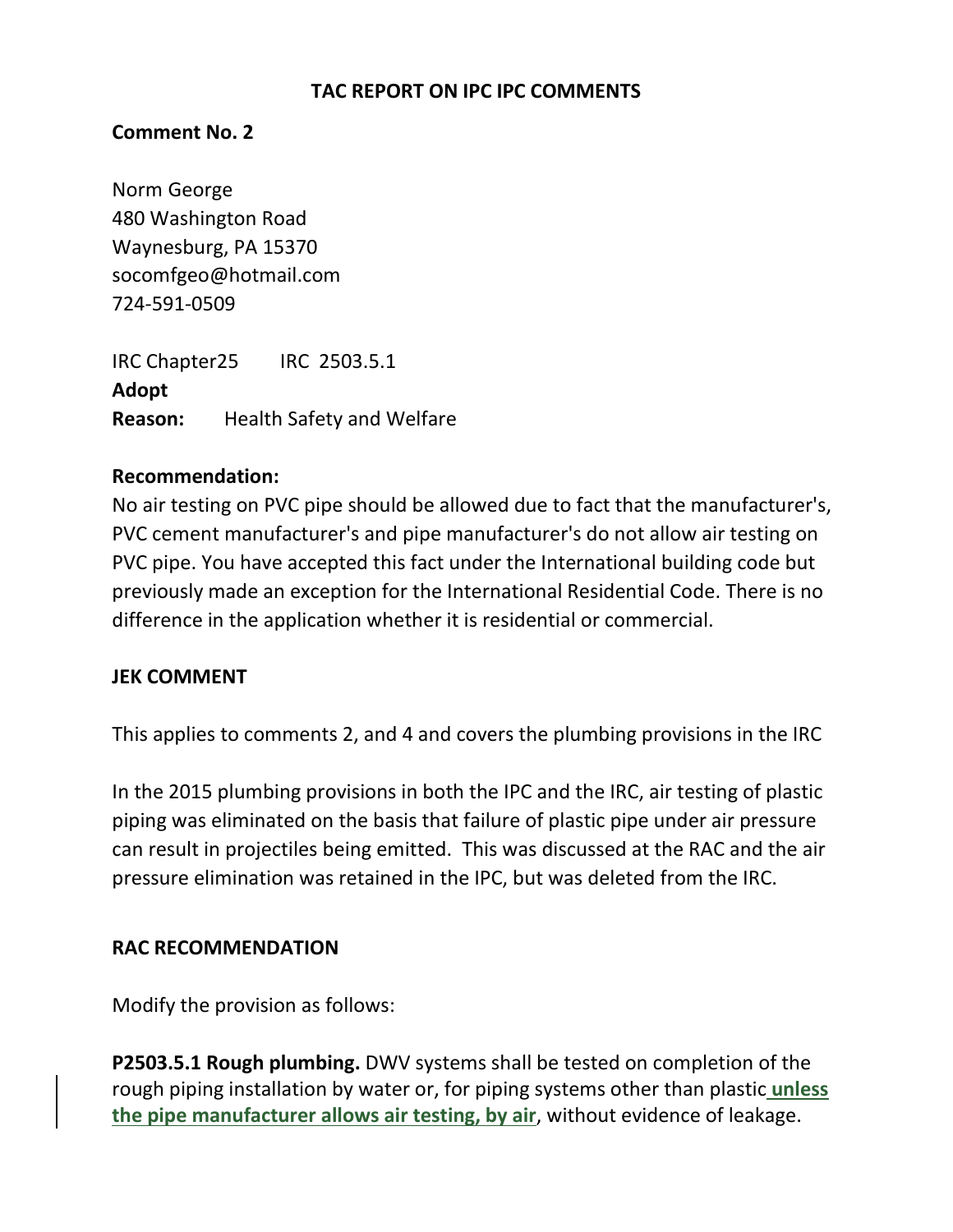## **TAC REPORT ON IPC IPC COMMENTS**

## **Reason**

Air testing is often performed in cold temperatures where water cannot be used. Pipe manufacturers indicate in their instructions that air pressure testing should not be used and it was felt that the code should not override manufacturers requirements. The added statement allows that some manufacturers may allow air pressure testing and item 2 in this section reads

"2. Air test. The portion under test shall be maintained at a gauge pressure of 5 pounds per square inch (psi) (34 kPa) or 10 inches of mercury column (34 kPa). This pressure shall be held without introduction of additional air for a period of 15 minutes.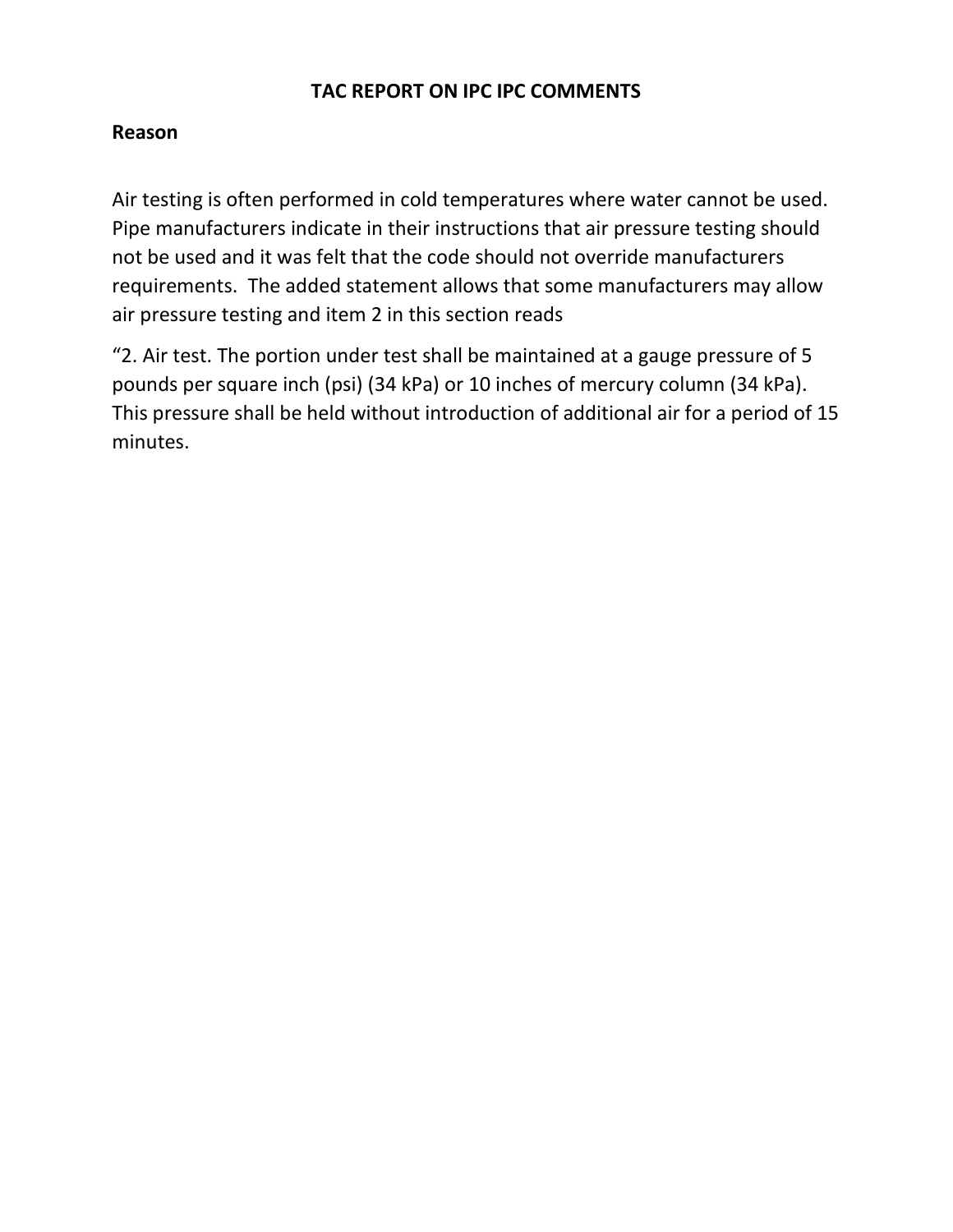### **TAC REPORT ON IPC IPC COMMENTS**

#### **Comment No. 3**

JamesRoyer 2643 Gateway Drive State College, PA 16801 [jwr@crcog.net](mailto:jwr@crcog.net)  814-234-3819 Centre Region Code Administration

Plumbing Code (IPC) IPC3 Ch.25Sect 2503.5..1 **Modify Reason:** Technical Feasibility – Other

#### **Comment**

Considering how long air has been permitted to be used to test plastic DWV systems and the challenges with weather and site conditions an air test should be permitted to be used to test plastic DWV systems in the IRC. - Remove "for piping systems other than plastic"

## **JEK COMMENT**

This applies to comments 2, and 4 and covers the plumbing provisions in the IRC

In the 2015 plumbing provisions in both the IPC and the IRC, air testing of plastic piping was eliminated on the basis that failure of plastic pipe under air pressure can result in projectiles being emitted. This was discussed at the RAC and the air pressure elimination was retained in the IPC, but was deleted from the IRC.

## **RAC RECOMMENDATION**

Modify the provision as follows:

**P2503.5.1 Rough plumbing.** DWV systems shall be tested on completion of the rough piping installation by water or, for piping systems other than plastic **unless the pipe manufacturer allows air testing, by air**, without evidence of leakage. **Reason**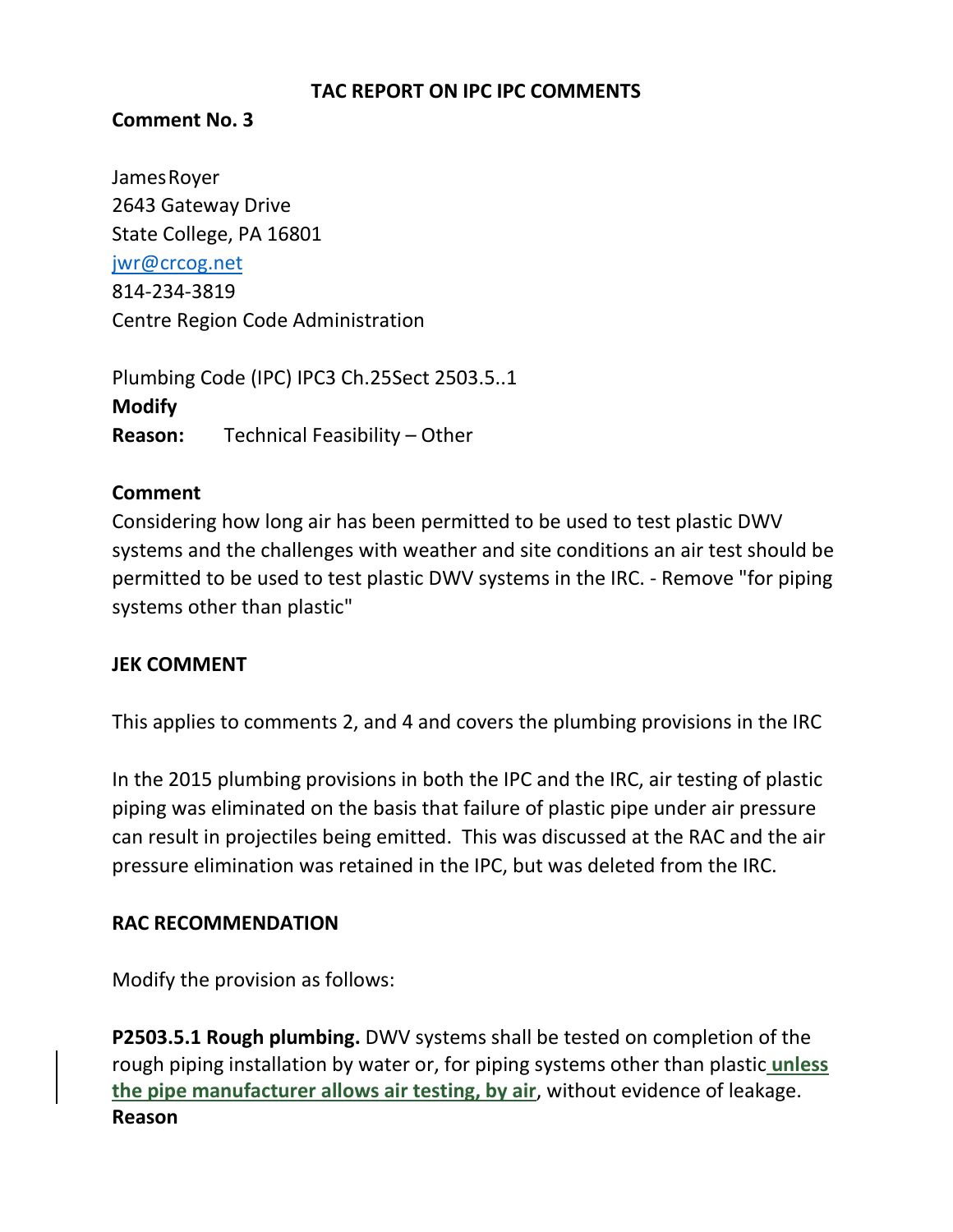### **Reason**

Air testing is often performed in cold temperatures where water cannot be used. Pipe manufacturers indicate in their instructions that air pressure testing should not be used and it was felt that the code should not override manufacturers requirements. The added statement allows that some manufacturers may allow air pressure testing and item 2 in this section reads

"2. Air test. The portion under test shall be maintained at a gauge pressure of 5 pounds per square inch (psi) (34 kPa) or 10 inches of mercury column (34 kPa). This pressure shall be held without introduction of additional air for a period of 15 minutes.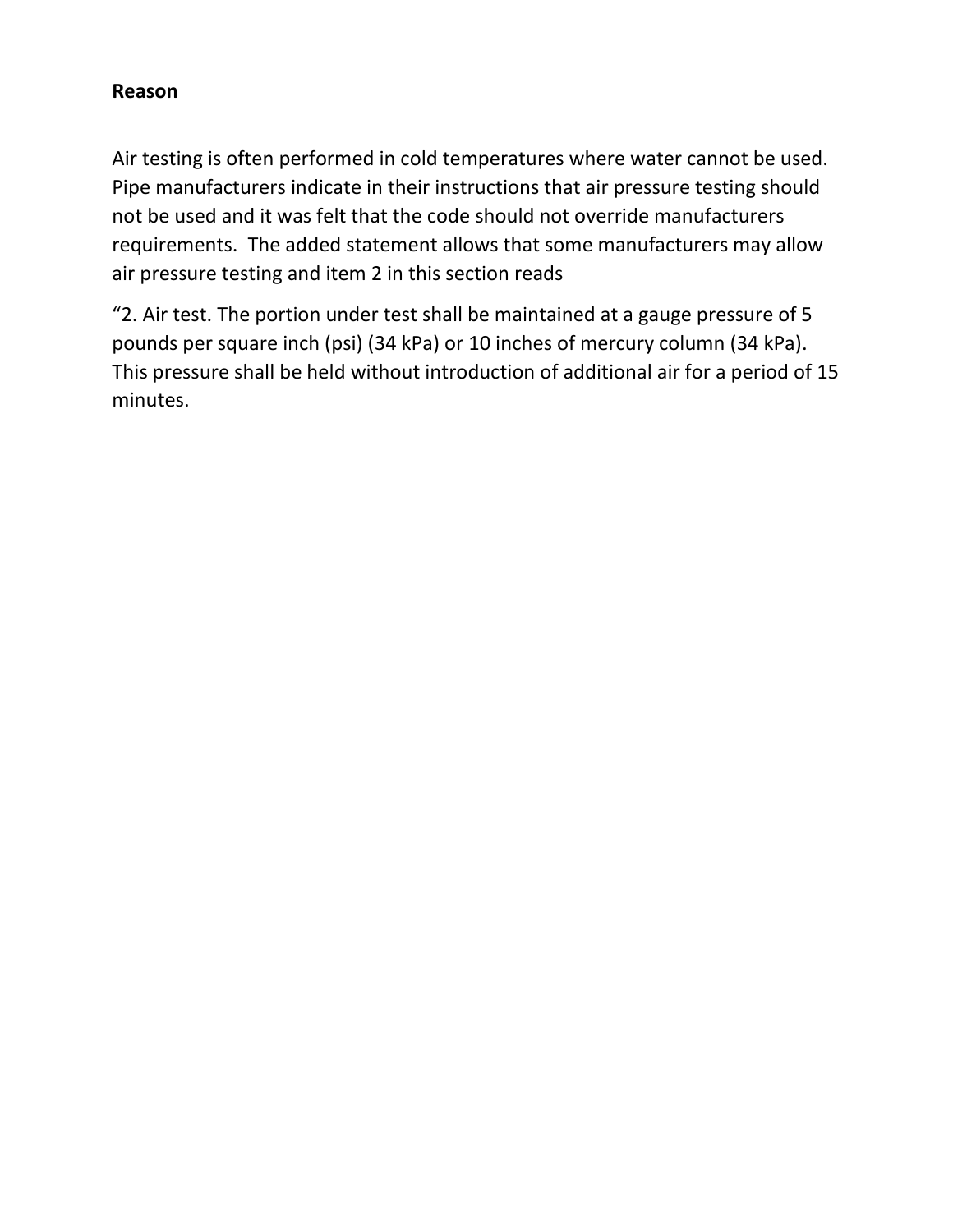#### **IPC COMMENTS**

### **Comment No. 4**

Sarah Miller 2509 North Front St Harrisburg, PA 17110 [smiller@pabuilders.org](mailto:smiller@pabuilders.org)  717-571-6488 Pennsylvania Builders Association

Plumbing Code (IPC) - IPC4 - P2906.6.1 Saddle tap fittings

## **Do Not Adopt Reason: O**her

#### **Reason:**

This is a fitting that is commonly used for icemaker lines and no documentation has been provided that would prove they should be prohibited.

#### **RAC COMMENT**

#### **Modify**

**P2906.6.1 Saddle tap fittings.** The use of saddle tap fittings and combination saddle tap and valve fittings-shall be prohibited be limited to metallic piping.

#### **Reason**

The ICC comment that added this section stated "As PEX, PE-RT and CPVC tubings are becoming even more popular than ever for water distribution systems in residential buildings, there are more reports of saddle tap fittings being installed on these types of tubing. This just doesn't work out very well".

There was no indication that there are problems with the use of saddle tap fittings on metallic pipe so the TAC felt that saddle tap fitting should still be allowed on metallic pipe.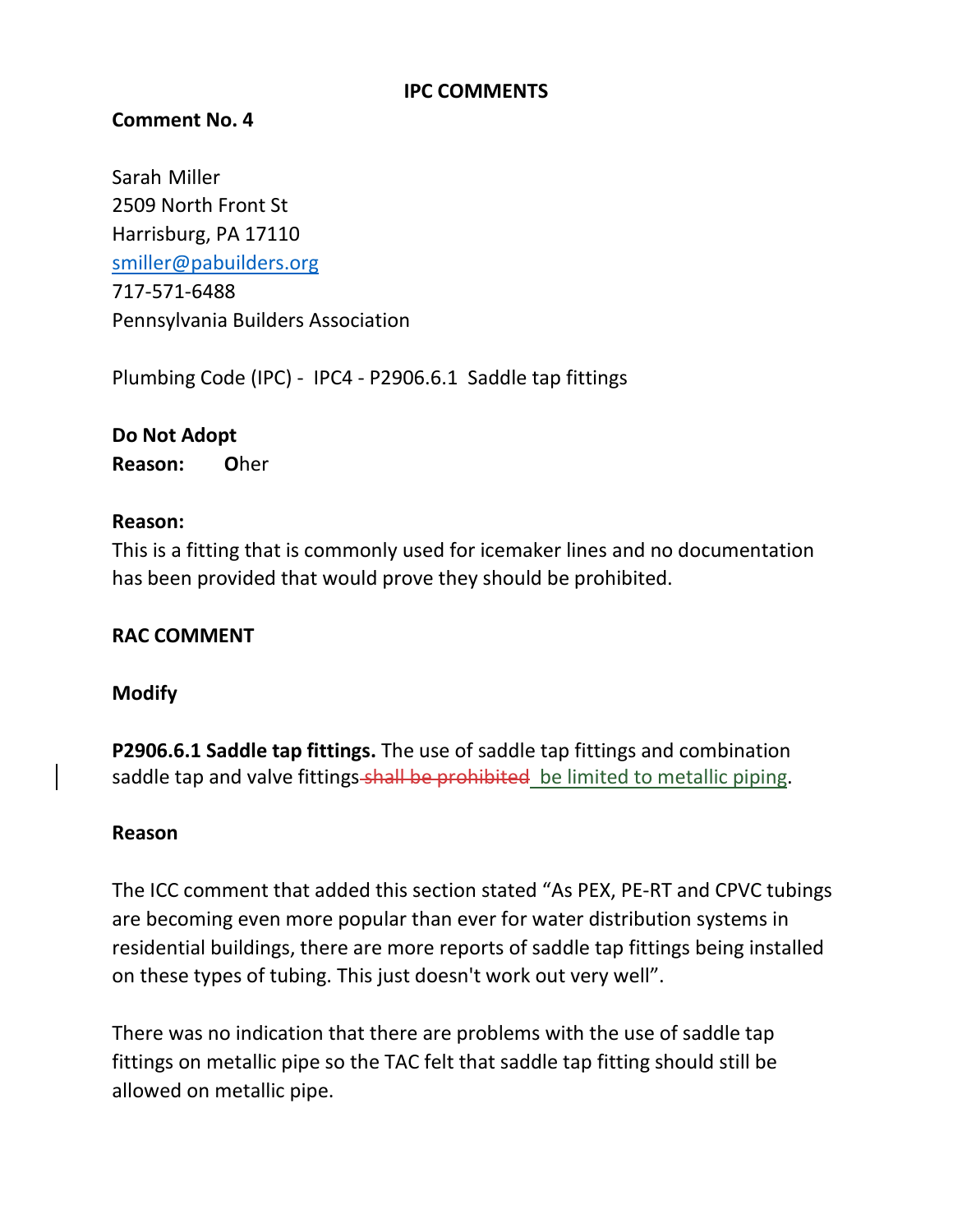| <b>I-Code</b> | Code Change<br><b>Number</b> | <b>Code Section</b>               | <b>Reason:</b>                                                                                                                                                                                                                                                                                                                                                                                                                                  | <b>Recommend</b><br>or N |            | <b>VOTE TALLY</b> |     | Kampmeyer<br><b>Vote</b> | <b>Rosser Vote</b>    | <b>McGraw Vote</b>           |     | Krzyzanowski<br><b>Vote</b> |                | <b>Cleary Vote</b> |     | <b>Wojaczyk Vote</b> | <b>Health Safety</b><br><b>Welfare</b>                            | Econ &<br><b>Financial</b> | <b>Tech</b><br><b>Feasibility</b> |                                                                                                  | <b>Comment</b> |                                  |
|---------------|------------------------------|-----------------------------------|-------------------------------------------------------------------------------------------------------------------------------------------------------------------------------------------------------------------------------------------------------------------------------------------------------------------------------------------------------------------------------------------------------------------------------------------------|--------------------------|------------|-------------------|-----|--------------------------|-----------------------|------------------------------|-----|-----------------------------|----------------|--------------------|-----|----------------------|-------------------------------------------------------------------|----------------------------|-----------------------------------|--------------------------------------------------------------------------------------------------|----------------|----------------------------------|
|               |                              |                                   |                                                                                                                                                                                                                                                                                                                                                                                                                                                 |                          | <b>For</b> | <b>Against</b>    | For | <b>Against</b>           | Against<br>$For \,  $ | <b>For</b><br><b>Against</b> | For | <b>Against</b>              | For            | Against            | For | <b>Against</b>       |                                                                   | Impact                     |                                   | <b>HSW</b>                                                                                       | Econ           | <b>Tech Feasibility</b>          |
| <b>IPC</b>    | P3-15, Part I                | IPC: 202 (New)                    | Adds phrase used in various places in the code. In<br>Section 606.1, there are a list of 7 locations where<br>full-open valves are required                                                                                                                                                                                                                                                                                                     | Yes                      |            |                   |     |                          |                       |                              |     |                             | $\overline{1}$ |                    |     |                      |                                                                   |                            | Yes                               |                                                                                                  |                | <b>Definition Update</b>         |
| <b>IPC</b>    | P3-15, Part II               |                                   | Adds phrase used in several places in the code. In<br>IRC: 202 (New) Sections P2903.9.1 and P2903.9.2, full-open valves  <br>are required.                                                                                                                                                                                                                                                                                                      | <b>Yes</b>               |            |                   |     |                          |                       |                              |     |                             | $\overline{1}$ |                    |     |                      |                                                                   |                            | Yes                               |                                                                                                  |                | <b>Definition Update</b>         |
| <b>IPC</b>    | P6-15                        | IRC: 202 (New)                    | Adds definition which is the same one that is<br>currently in the IMC                                                                                                                                                                                                                                                                                                                                                                           | Yes                      |            |                   |     |                          |                       |                              |     |                             | $\overline{1}$ |                    |     |                      |                                                                   |                            | Yes                               |                                                                                                  |                | <b>Definition Update</b>         |
| <b>IPC</b>    | P7-15                        | 202                               | Deletes uneeded specific definition for a swimming<br>pool within the context of how the term is used in the<br>few places in the IPC.                                                                                                                                                                                                                                                                                                          | <b>Yes</b>               |            |                   |     |                          |                       |                              |     |                             |                |                    |     |                      |                                                                   |                            | Yes                               |                                                                                                  |                | <b>Definition Update</b>         |
| <b>IPC</b>    | P8-15                        | 303                               | Deletes the requirement that all plumbing products<br>and materials had to be listed.                                                                                                                                                                                                                                                                                                                                                           | Yes                      |            |                   |     |                          |                       |                              |     |                             |                |                    |     |                      |                                                                   |                            | Yes                               |                                                                                                  |                | In line with IFCG 401.9          |
| <b>IPC</b>    | P9-15                        | 303.5 (New)                       | Third Party inspections of manufacturers of cast iron  <br>soil pipes and fittings and the couplings used to join<br>theses products together are required however not<br>all third party inspectors are familiar with these<br>essential items which must be inspected to assure<br>compliance. The ASTM and CISPI standards were<br>modified adding the minimum requirements which<br>are reasonable and to minimize manufacturing<br>defects | Yes                      |            |                   |     |                          |                       |                              |     |                             |                |                    |     |                      | Yes                                                               |                            |                                   | Important to make sure<br>using the proper pipe<br>and required coupling<br>together in a system |                |                                  |
|               | P11-15                       | 305.1                             | Coordinates the IPC with he IRC so that confusion<br>does not occur. There are no new requirements<br>being proposed.                                                                                                                                                                                                                                                                                                                           | Yes                      |            |                   |     |                          |                       |                              |     |                             | $\overline{1}$ |                    |     |                      |                                                                   |                            | Yes                               |                                                                                                  |                | Code Coordinatiopm               |
| <b>IPC</b>    | P12-15                       | 305.6                             | By simply reducing the setback from 1-1/2 inches to<br>1-1/4 inches, both 1/2-inch and 3/4-inch water lines<br>can be safely installed in the center of the wall<br>without triggering the need for strike plates on both                                                                                                                                                                                                                       | Yes                      |            |                   |     |                          |                       |                              |     |                             | $\overline{1}$ |                    |     |                      |                                                                   |                            | Yes                               |                                                                                                  |                |                                  |
| <b>IPC</b>    | P15-15 Part I                | 308.10 (New)                      | Even the smallest size of tank could weigh up to 16<br>pounds when full of water. where these tanks are<br>$\vert$ installed at the end of a horizontal rigid pipe from the $\vert$<br>side outlet of a tee, there is significant moment being<br>applied to the piping.                                                                                                                                                                        | Yes                      |            |                   |     |                          |                       |                              |     |                             |                |                    |     |                      | No equipment<br>should be<br>supported by the<br>piping it serves |                            | Yes                               |                                                                                                  |                |                                  |
| <b>IPC</b>    | P16-15                       | 309                               | These dimensions are consistent with all published<br><b>PEX</b> literature and manufacture's installation<br>linstruction                                                                                                                                                                                                                                                                                                                      | Yes                      |            |                   |     |                          |                       |                              |     |                             |                |                    |     |                      |                                                                   |                            | Coordination                      |                                                                                                  |                | Dimensions are in<br>Table 308.5 |
|               | P18-15                       | 309                               | PE-RT 1-1/4 inches and greater can be supported at<br>$48$ inches                                                                                                                                                                                                                                                                                                                                                                               | Yes                      |            |                   |     |                          |                       |                              |     |                             | $\overline{1}$ |                    |     |                      |                                                                   |                            | Yes                               |                                                                                                  |                | Dimensions are in<br>Table 308.5 |
| <b>IPC</b>    | P19-15 Part I                | 308.6                             | Where the pipe downstream of the elbow is no<br>longer "horizontal", that is, 45 degrees or greater<br>from the horizontal plane, the waste is falling and is<br>less likely to impact the inside of the elbow and<br>therefore, not impart significant forces that would<br>cause the piping system to move                                                                                                                                    | Yes                      |            |                   |     |                          |                       |                              |     |                             | $\overline{1}$ |                    |     |                      | Yes                                                               |                            |                                   | Prevents damage to<br>downstream elbows                                                          |                |                                  |
| <b>IPC</b>    | P19-15 Part II               | P2605.1                           | Where the pipe downstream of the elbow is no<br>longer "horizontal", that is, 45 degrees or greater<br>from the horizontal plane, the waste is falling and is<br>less likely to impact the inside of the elbow and<br>therefore, not impart significant forces that would<br>cause the piping system to move                                                                                                                                    | Yes                      |            |                   |     |                          |                       |                              |     |                             | $\overline{1}$ |                    |     |                      | Yes                                                               |                            |                                   | Prevents damage to<br>downstream elbows                                                          |                |                                  |
| <b>IPC</b>    | P20-15 Part II               | P2503.7                           | PPFA has a new air testing policy, which allows for<br>some limited air testing of plastic piping systems, if a<br>number of conditions are met                                                                                                                                                                                                                                                                                                 | Yes                      |            |                   |     |                          |                       |                              |     |                             |                |                    |     |                      | Yes                                                               |                            |                                   | <b>Clearly defines</b><br>allowable safe methods                                                 |                |                                  |
| <b>IPC</b>    | P26-15                       | 401, 402, 403, 404,<br>426, 427   | 405, 407, 408, 409,<br>410, 411, 412, 413,<br>414, 415, 416, 417,<br>418, 419, 420, 421,<br>$\begin{bmatrix} 1 & 0 & 0 \\ 0 & 1 & 0 \\ 0 & 0 & 1 \end{bmatrix}$ section addresses faucets and fixture fittings. There<br>418, 419, 420, 421,<br>$\begin{bmatrix} 1 & 0 & 0 \\ 0 & 0 & 1 \end$<br>$\left  \right. 422, 423, 424, 425,$ is no "other" fixture fittings.                                                                           | Yes                      |            |                   |     |                          |                       |                              |     |                             | $\overline{1}$ |                    |     |                      |                                                                   |                            | Yes                               |                                                                                                  |                | Coordination                     |
| <b>IPC</b>    | P30-15                       | Table 403.1 (IBC<br>Table 2902.1) | A fixture count for a casino gaming area is not<br>currently defined in the code. This proposal was<br>added to provide a fixture count for this specific use                                                                                                                                                                                                                                                                                   | Yes                      |            |                   |     |                          |                       |                              |     |                             | $\overline{1}$ |                    |     |                      |                                                                   |                            | Yes                               |                                                                                                  |                | Clarifies code intent            |
|               | P33-15                       | Table 403.1 (IBC<br>Table 2902.1) | This proposal resolves long standing confusion<br>about what Table 403.1 requires for Showers in<br><b>Factory and Storage facilities.</b>                                                                                                                                                                                                                                                                                                      | Yes                      |            |                   |     |                          |                       |                              |     |                             | $\overline{1}$ |                    |     |                      |                                                                   |                            | Yes                               |                                                                                                  |                | Clarifies code intent            |
| <b>IPC</b>    | P34-15                       | Table 403.1 (IBC<br>Table 290     | This is intended as clarification only. Without the<br>distinction between the Group I requirements, which  <br>row to use for requirements is not clear.                                                                                                                                                                                                                                                                                       | Yes                      |            |                   |     |                          |                       |                              |     |                             |                |                    |     |                      |                                                                   |                            | Yes                               |                                                                                                  |                | Clarifies code intent            |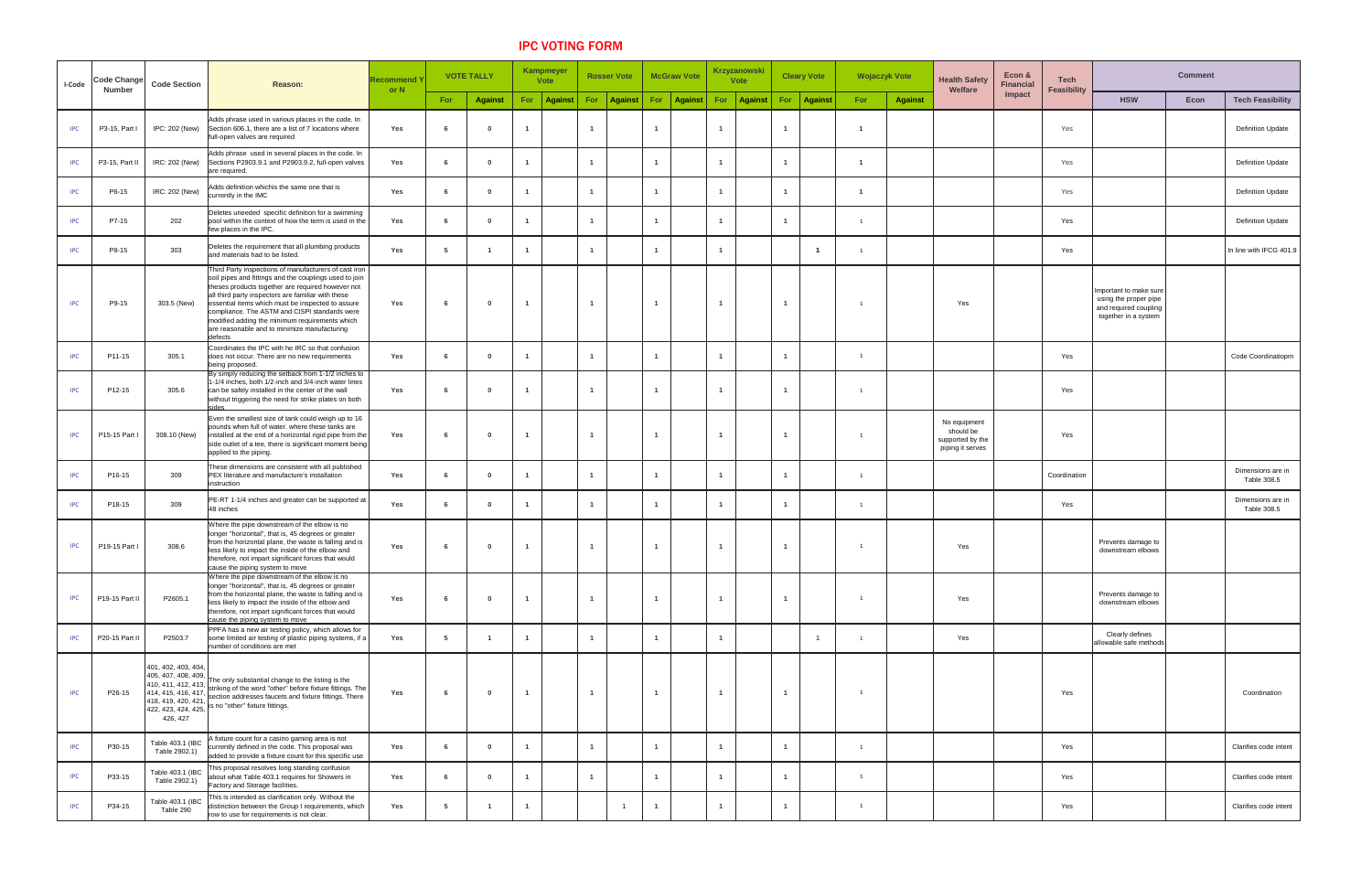| <b>IPC</b> | P36-15 Part I  |                            | 202 (New), Table   The Committee did not agree with the term<br>$ 403.1$ (IBC 2902.1), recreational aquatic facilities and felt that the fixture<br>$\vert$ 403.1.1 (New) (IBC count is already addressed by the International<br>2902.1.1 (New)) Swimming Pool and Spa Code( ISPSC). | Yes        |  |                |                      |                | $\overline{1}$ |  |     |                   | Yes |                                                                                                                               | Addressed elswhere in<br><b>ISPSC</b>                                                                                                    |
|------------|----------------|----------------------------|---------------------------------------------------------------------------------------------------------------------------------------------------------------------------------------------------------------------------------------------------------------------------------------|------------|--|----------------|----------------------|----------------|----------------|--|-----|-------------------|-----|-------------------------------------------------------------------------------------------------------------------------------|------------------------------------------------------------------------------------------------------------------------------------------|
|            | P40-15         | 403.1.2 (IBC<br>2902.1.2)  | This is a good change and addresses many issues<br>by allowing single occupant toilet rooms rather than<br>grouped toilet rooms.                                                                                                                                                      | Yes        |  |                | $\mathbf{1}$         |                |                |  |     | Cost<br>Reduction |     |                                                                                                                               | Reduction in area<br>requirements by<br>allowinh them in<br>total fixture count                                                          |
|            | P44-15         |                            | The main intent of the original proposal was to<br>address business occupancies. Therefore, this<br>  403.2 (IBC 2902.2)   public comment returns Item 3 to what is currently in  <br>the code and adds a new Item 4 to cover business<br>occupancies only.                           | Yes        |  |                | $\overline{1}$       |                |                |  |     | Cost<br>Reduction |     |                                                                                                                               | Allows requires<br>sepaarate facilities<br>in Business<br>occupancies,<br>occupancy load<br>change from 15 or<br>fewer to 25 or<br>fewer |
|            | P45-15         |                            | This section is being reorganized for clarity of the<br> intent of the section which simply is to require public  <br>$\vert$ 403.3 (IBC 2902.3) $\vert$ <sup>1116111</sup> or the essence construction of the set of applicable, for<br>buildings and tenant spaces                  | Yes        |  |                |                      |                | $\overline{1}$ |  |     |                   | Yes |                                                                                                                               | Clarification                                                                                                                            |
|            | P46-15 Part I  | 403.6 (New)                | The proposed addition is intended to prevent the<br>uneven distribution of plumbing fixtures for each sex  <br>within two or more toilet facilities.                                                                                                                                  | <b>Yes</b> |  |                | $\blacktriangleleft$ |                | $\overline{1}$ |  | Yes |                   |     | Appears as 403.1.3 in<br>the IPC                                                                                              |                                                                                                                                          |
| <b>IPC</b> | P46-15 Part II |                            | The proposed addition is intended to prevent the<br>2902.3.7 (New) $ $ uneven distribution of plumbing fixtures for each sex  <br>within two or more toilet facilities.                                                                                                               | <b>Yes</b> |  |                |                      |                |                |  |     |                   |     | Appears as 403.1.3 in<br>the IPC                                                                                              |                                                                                                                                          |
|            | P48-15         | 405.3.1                    | Both the 2003 and the 2009 ICC ANSI A117.1<br>lindicate this reduced measurement and this<br>exception allows the user to realize this allowance<br>without having to go out of the IPC.                                                                                              | <b>Yes</b> |  |                | $\overline{1}$       |                |                |  | Yes |                   |     | Coordination with ANSI                                                                                                        |                                                                                                                                          |
|            | P49-15         |                            | Where partitions are required between adjacent<br>405.3.1, 405.3.5 fixtures, the spacing cannot be 30 inches center-to-<br>center between fixtures                                                                                                                                    | Yes        |  |                |                      |                |                |  | Yes |                   |     |                                                                                                                               |                                                                                                                                          |
|            | P50-15         | 405.4.1                    | There are many different copper and copper-alloy<br>compositions. Copper alloy is the term used to<br>didentify materials manufactured where copper is the<br>base metal and it includes brass and bronze.                                                                            | <b>Yes</b> |  |                |                      | $\overline{A}$ |                |  |     |                   | Yes |                                                                                                                               | Keeps one uniform term                                                                                                                   |
| <b>IPC</b> | P51-15 Part I  | 405.4.3                    | Update Section 405.4.3 by removing the reference<br>to ASME A112.6.1M since the requirements from<br>standard are now covered in A112.6.2. The<br>A112.6.1M standard is longer published by ASME.                                                                                     | Yes        |  |                |                      |                |                |  |     |                   | Yes |                                                                                                                               | Removes outdated<br>standard                                                                                                             |
| <b>IPC</b> | P51-15 Part II | Table P2701.1,<br>P2702.4  | Update Section 405.4.3 by removing the reference<br>to ASME A112.6.1M since the requirements from<br>standard are now covered in A112.6.2. The<br>A112.6.1M standard is longer published by ASME.                                                                                     | <b>Yes</b> |  |                |                      |                |                |  |     |                   | Yes |                                                                                                                               | Removes outdated<br>standard                                                                                                             |
|            | P52-15         | 405.5 (New)                | ASME A112.3.4/CSA B45.9 was added to the code<br>during the last revision. This standard covers<br>  macerating toilet systems and fixtures with a pumped<br> waste. The requirements for pumped waste systems  <br>were added during the latest revision of the standard             | Yes        |  | $\overline{1}$ | $\overline{1}$       | $\overline{A}$ |                |  | Yes |                   |     | <b>Creates installatiion</b><br>standards for the<br>drainage system                                                          |                                                                                                                                          |
| <b>IPC</b> | P53-15 Part II | P2704, P2704.1,<br>P3201.1 | The revised wording allows for what is a common<br>practice for fixture installation in the plumbing<br>industry                                                                                                                                                                      | Yes        |  |                | $\overline{1}$       | $\overline{A}$ |                |  |     |                   |     |                                                                                                                               |                                                                                                                                          |
| <b>IPC</b> | P55-15 Part II | P2713.1                    | Tubs are being sold without overflow openings. The<br>code should not be requiring plumbers to be drilling<br>holes in tubs in the field in order to comply with the<br> code                                                                                                         | Yes        |  |                |                      | $\overline{A}$ | $\overline{1}$ |  | Yes |                   |     | Overflow for tubs<br>should be required in<br>both commercial &<br>residential. Section<br>407.2 in the IPC<br>requires them. |                                                                                                                                          |
|            | P56-15         |                            | Dishwashing machines made to this standard will<br>409.1, Chapter 14 Sanitize dishes better as they generate 150 degree $F$                                                                                                                                                           | Yes        |  |                |                      |                |                |  | Yes |                   |     |                                                                                                                               |                                                                                                                                          |
|            | P57-15         | 802.1.6                    | $\vert$ 409.3, 409.4 (New), The dishwasher waste connection requirements<br>must be separated between a residential unit and a<br>commercial unit.                                                                                                                                    | Yes        |  |                | $\overline{1}$       |                |                |  |     |                   | Yes |                                                                                                                               | <b>Clarifies residential</b><br>dishwasher connections                                                                                   |
| <b>IPC</b> | P58-15         |                            | $\vert$ 410.1, Chapter 14 $\vert$ The proposal aligns the standard to what is the<br>current standard used in the industry                                                                                                                                                            | Yes        |  |                | $\overline{1}$       |                |                |  |     |                   | Yes |                                                                                                                               | Standard update                                                                                                                          |
|            | P63-15         | 411.3 (New),<br>Chapter 14 | The correct water temperature to a safety shower<br>can be supplied by mixed hot and cold water supply,<br>storage tanks or tankless water heaters. Only where<br>hot and cold water supplies are mixed is there a<br>need for a mixing valve                                         | Yes        |  | $\overline{1}$ | $\overline{1}$       |                |                |  | Yes |                   |     | Wate rtemperature is<br>critical for eye wash<br>stations                                                                     |                                                                                                                                          |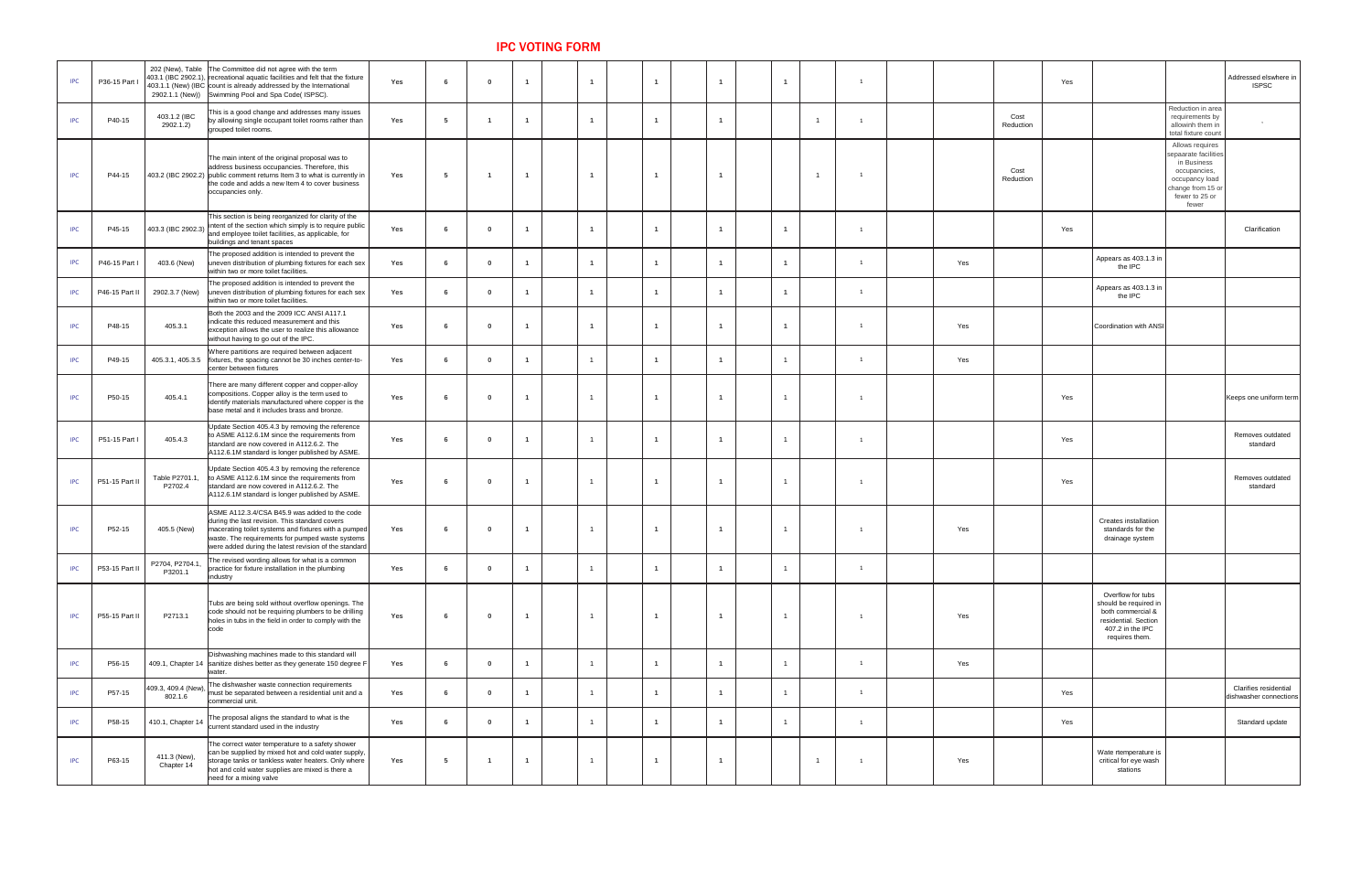| <b>IPC</b> | P67-15         | [BG] 419.3                                                             | <b>IBC Section 1210 already covers wall and floor</b><br>materials in toilet facilities. There is no longer a<br>need for this information to be in the IPC                                                                                                                               | Yes        |  | $\overline{1}$ | $\overline{1}$ |                         |  |  |  |     | Yes                                                                                                                                                                             | When using this code I<br>think surrounding<br>materilas should remain<br>as a reference for the<br>installer. |
|------------|----------------|------------------------------------------------------------------------|-------------------------------------------------------------------------------------------------------------------------------------------------------------------------------------------------------------------------------------------------------------------------------------------|------------|--|----------------|----------------|-------------------------|--|--|--|-----|---------------------------------------------------------------------------------------------------------------------------------------------------------------------------------|----------------------------------------------------------------------------------------------------------------|
| <b>IPC</b> | P69-15         |                                                                        | This proposal replaces a laundry list of healthcare<br>422.1, 609.1, 713.1 related facilities with the corresponding occupancy<br>groups.                                                                                                                                                 | <b>Yes</b> |  |                | $\overline{1}$ |                         |  |  |  | Yes | Section 422 is<br>important and should<br>remain in the code                                                                                                                    |                                                                                                                |
| <b>IPC</b> | P70-15         | 422.1                                                                  | Clinical needs must determine the location of control<br>valves, vacuum outlets and other plumbing control<br>devices.                                                                                                                                                                    | <b>Yes</b> |  |                |                |                         |  |  |  | Yes | Removes<br>unenforceable<br>language                                                                                                                                            |                                                                                                                |
| <b>IPC</b> | P71-15         | 422.3                                                                  | This section is duplicative and therefore not needed                                                                                                                                                                                                                                      | Yes        |  | $\overline{1}$ | $\overline{1}$ |                         |  |  |  |     | Yes                                                                                                                                                                             | Covered in Section 608                                                                                         |
| <b>IPC</b> | P72-15         | 422.4                                                                  | The phrase "combination of such purposes" is<br>already addressed in the list and not needed                                                                                                                                                                                              | <b>Yes</b> |  |                | $\overline{1}$ |                         |  |  |  |     | Yes                                                                                                                                                                             | Eliminates unnecessary<br>wording                                                                              |
| <b>IPC</b> | P73-15         | 422.5, 422.9.1                                                         | This proposal deletes language that is too broad to<br>be practically enforceable                                                                                                                                                                                                         | <b>Yes</b> |  | $\overline{1}$ | $\overline{1}$ | $\overline{1}$          |  |  |  |     | Yes                                                                                                                                                                             | Removes<br>unenforceable<br>language                                                                           |
| <b>IPC</b> | P75-15         | 422.8                                                                  | Manufacturing is too large of a scale for ice<br>machines and handling could be interpreted as ice<br>pitchers that do not have plumbing connections                                                                                                                                      | Yes        |  | $\overline{1}$ | $\overline{1}$ |                         |  |  |  |     | Yes                                                                                                                                                                             | Clarifies intent of<br>section                                                                                 |
| <b>IPC</b> | P76-15         |                                                                        | Requiring integral check valves for head shampoo<br>$\vert$ 423.3, 424.10 (New) sink faucets will eliminate thermal shock to a person $\vert$<br>having their head shampooed.                                                                                                             | Yes        |  |                |                |                         |  |  |  | Yes | Separates head<br>shampoo units from<br>foot baths                                                                                                                              |                                                                                                                |
| <b>IPC</b> | P83-15         | 424.7                                                                  | Temperature actuated flow reduction (TAFR)<br>devices are extremely effective in protecting users<br>from high temperatures, especially in a shower                                                                                                                                       | <b>Yes</b> |  |                | $\overline{A}$ |                         |  |  |  | Yes | Separates shower<br>requirements from<br>bathtub and whirlpool<br>requirements                                                                                                  |                                                                                                                |
| <b>IPC</b> | P84-15         | 202, 425.3.4, 501.7,<br>712.3.2, 1103.4,<br>1303.8, 1303.12,<br>604.11 | 1113.1.2, 1302.5, The purpose of this proposal is consistency between<br>1302.8.1, 1302.9, $ $ terminologies in the codes                                                                                                                                                                 | <b>Yes</b> |  |                | $\overline{1}$ |                         |  |  |  |     | Yes                                                                                                                                                                             | Consistency                                                                                                    |
| <b>IPC</b> | P89-15         |                                                                        | 502.1, Chapter 14 Consistency with what the IRC recognizes as a solar<br>water heater for potable water                                                                                                                                                                                   | <b>Yes</b> |  |                | $\overline{A}$ |                         |  |  |  |     | Yes                                                                                                                                                                             | <b>Consistency with IRC</b>                                                                                    |
| <b>IPC</b> | P93-15 Part I  | 504.6                                                                  | <b>PEX</b> and PE-RT tubing might not be the only types<br>of T&P discharge piping that can be installed with<br>insert fittings. There is no need to be this specific                                                                                                                    | Yes        |  | $\overline{1}$ | $\overline{1}$ |                         |  |  |  | Yes | No need to<br>oversize copper or<br>galvanized piping<br>used for discharge                                                                                                     |                                                                                                                |
| <b>IPC</b> | P93-15 Part II | P2804.6.1.                                                             | Insert fittings into "same size as the valve outlet"<br>piping will cause a restriction in flow from the relief<br>valve which could affect the safety of the equipment                                                                                                                   | <b>Yes</b> |  |                | $\overline{1}$ |                         |  |  |  | Yes | this specifies with<br>insert fittings, where<br>506.6                                                                                                                          |                                                                                                                |
| <b>IPC</b> | P97-15         | 504.7                                                                  | This proposal is needed for consistency with the IRC                                                                                                                                                                                                                                      | Yes        |  | $\overline{1}$ | $\overline{1}$ |                         |  |  |  | Yes | 504.7 prohibits all<br>plastic drain pans<br>while P2801.6 in<br>th e IRC allows for<br>plastic drain pans<br>under a gas-fired<br>WH if it meets<br>certain<br>specifications. |                                                                                                                |
| <b>IPC</b> |                |                                                                        | Adding this standard to the code is an important<br>backstop to make sure that wells in areas not<br>P98-15 Part I $\left  602.3.1,$ Chapter 14 covered by state and local laws for wells are safely<br>constructed to be able to provide a reliable water<br>supply for the building(s). | Yes        |  | $\overline{1}$ | $\overline{1}$ |                         |  |  |  | Yes | All water systems<br>installed in residential<br>and/or commercial<br>properties need to<br>meet some standard if<br>one is not mandated in<br>certain areas.                   |                                                                                                                |
| <b>IPC</b> | P98-15 Part II | P2602.1, Chapter<br>44                                                 | Adding this standard to the code is an important<br>backstop to make sure that wells in areas not<br>covered by state and local laws for wells are safely<br>constructed to be able to provide a reliable water<br>supply for the building(s).                                            | Yes        |  | $\overline{1}$ | $\overline{1}$ | $\overline{\mathbf{1}}$ |  |  |  | Yes | Same as above                                                                                                                                                                   |                                                                                                                |
| <b>IPC</b> | P112-15        | 605.4                                                                  | CSA B137.18 - Polyethylene of raised temperature<br>Table 605.3, Table   resistance (PE-RT) tubing systems for pressure<br>applications is a new consensus system standard<br>(tubing and fittings)                                                                                       | Yes        |  | $\overline{1}$ | $\overline{1}$ | $\overline{1}$          |  |  |  |     | Yes                                                                                                                                                                             | New technology                                                                                                 |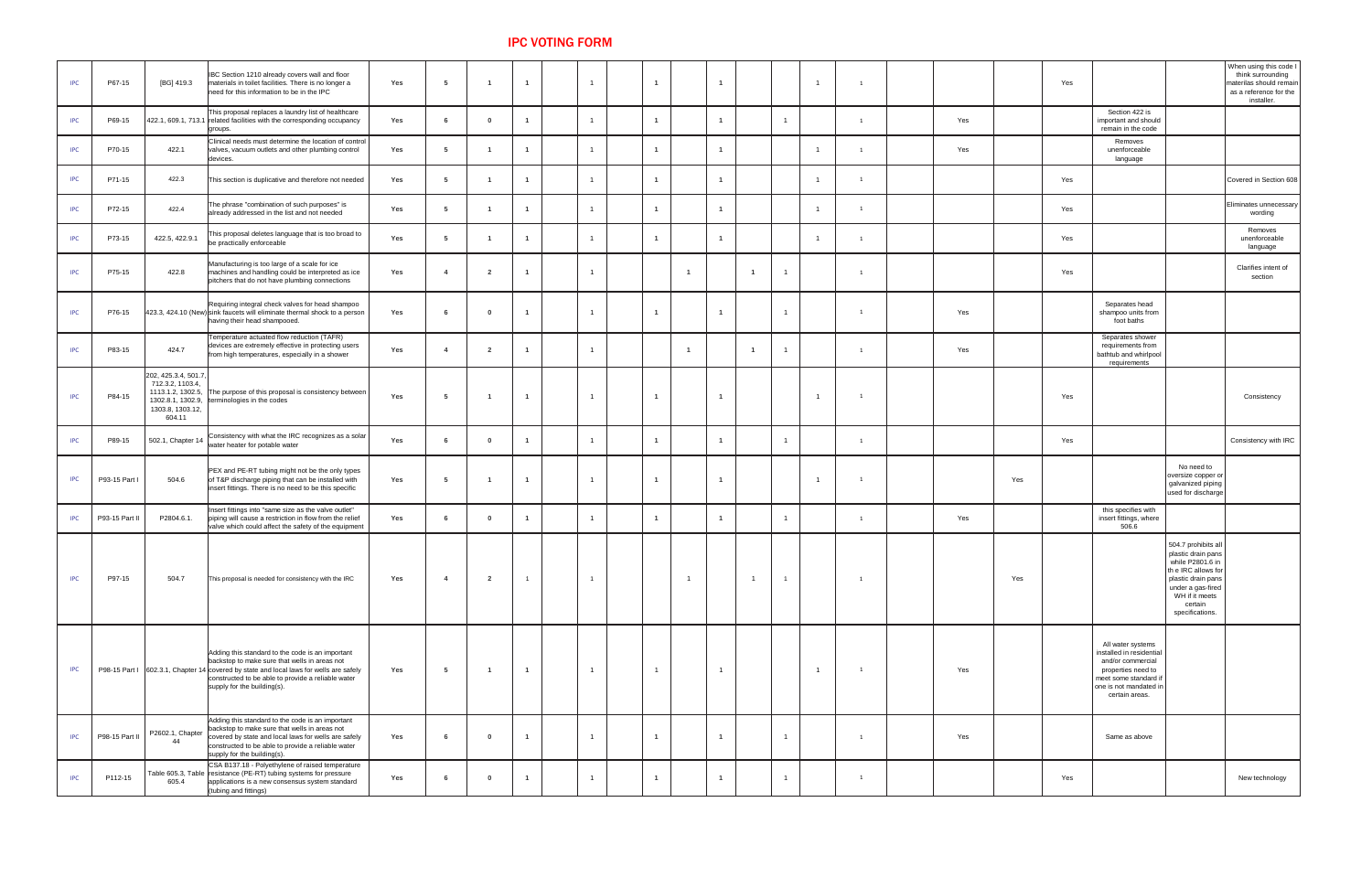| <b>IPC</b> | P113-15 Part I  | 605.4                              | ASTM F877 has been revised a few years ago to<br>Table 605.3, Table   remove redundant pipe/tubing dimensional and<br>performance specifications which are otherwise<br>specified in ASTM F876. F877                                                                                                                                                 | Yes        |  | $\overline{1}$ |                |  |  |  |     |     | Yes                                                                                                                                                   | Updated standard                                                                                   |
|------------|-----------------|------------------------------------|------------------------------------------------------------------------------------------------------------------------------------------------------------------------------------------------------------------------------------------------------------------------------------------------------------------------------------------------------|------------|--|----------------|----------------|--|--|--|-----|-----|-------------------------------------------------------------------------------------------------------------------------------------------------------|----------------------------------------------------------------------------------------------------|
| <b>IPC</b> | P113-15 Part II | Table P2906.4,<br>Table P2906.5    | ASTM F877 has been revised a few years ago to<br>remove redundant pipe/tubing dimensional and<br>performance specifications which are otherwise<br>specified in ASTM F876. F877                                                                                                                                                                      | <b>Yes</b> |  | $\overline{1}$ |                |  |  |  |     |     | Yes                                                                                                                                                   | <b>Updated standard</b>                                                                            |
|            | P114-15         | Table 605.3                        | The proposal removes brass because brass is a<br>copper-alloy and copper-alloy is the term used to<br>identify materials manufactured where copper is the<br>base metal and includes brass and bronze.                                                                                                                                               | Yes        |  | $\overline{1}$ |                |  |  |  |     |     | Yes                                                                                                                                                   | Updates terminology                                                                                |
| <b>IPC</b> | P115-15 Part I  | 605.4                              | The terms "hot" and "cold" are unnecessary as the<br>intent is that all water distribution piping must<br>comply                                                                                                                                                                                                                                     | Yes        |  | $\overline{1}$ |                |  |  |  |     |     | Yes                                                                                                                                                   | Clarifies that noth hot<br>and cold water piping<br>meet the same<br>temperature/pressure<br>ratng |
| <b>IPC</b> | P115-15 Part II | P2906.5                            | The terms "hot" and "cold" are unnecessary as the<br>intent is that all water distribution piping must<br>comply.                                                                                                                                                                                                                                    | Yes        |  | $\overline{1}$ |                |  |  |  |     |     | Yes                                                                                                                                                   | Clarifies that noth hot<br>and cold water piping<br>meet the same<br>temperature/pressure<br>ratng |
| <b>IPC</b> | P118-15         | Table 605.4                        | There are many different copper and copper-alloy<br>compositions. Copper alloy is the term used to<br>identify materials manufactured where copper is the<br>base metal and it includes brass and bronze.                                                                                                                                            | <b>Yes</b> |  | $\overline{1}$ |                |  |  |  |     |     | Yes                                                                                                                                                   | Updates terminology                                                                                |
| <b>IPC</b> | P119-15         | Table 605.5,<br>Chapter 14         | ASSE 1061-2011 added PE-RT to the list of tubings<br>in this edition of the standard so that those fittings<br>can be used for PE-RT tubing.                                                                                                                                                                                                         | Yes        |  | $\overline{1}$ |                |  |  |  |     |     | Yes                                                                                                                                                   | <b>Updated ASSE</b><br>Standard                                                                    |
|            | P120-15         | Table 605.5,<br>Chapter 14         | CSA B137.18 - Polyethylene of raised temperature<br>resistance (PE-RT) tubing systems for pressure<br>applications is a new consensus system standard for<br>tubing and fittings.                                                                                                                                                                    | Yes        |  | $\overline{1}$ |                |  |  |  |     |     | Yes                                                                                                                                                   | Updated CSA Standard                                                                               |
|            | P123-15         | Table 605.7,<br>Chapter 14         | This change will add the new national concensus<br>standard for ball valves.                                                                                                                                                                                                                                                                         | Yes        |  | $\overline{1}$ |                |  |  |  |     |     | Yes                                                                                                                                                   | <b>Updated Standard</b>                                                                            |
| <b>IPC</b> |                 | P124-15 Part I   605.7, Chapter 14 | These are additional standards for valves that<br>should be considered in the valve table.                                                                                                                                                                                                                                                           | Yes        |  | $\overline{1}$ |                |  |  |  |     |     | Yes                                                                                                                                                   | <b>Updated Standard</b>                                                                            |
| <b>IPC</b> | P124-15 Part II | Chapter 44                         | Table P2903.9.4, These are additional standards for valves that<br>should be considered in the valve table.                                                                                                                                                                                                                                          | Yes        |  | $\overline{1}$ |                |  |  |  |     |     | Yes                                                                                                                                                   | <b>Updated Standard</b>                                                                            |
|            | P126-15         | Table 605.8                        | This standard establishes the requirements for<br>copper and copper alloy pipe nipples within a<br>specified size range.                                                                                                                                                                                                                             | <b>Yes</b> |  | $\overline{1}$ |                |  |  |  |     |     | Consistency<br>Yes<br>throughout                                                                                                                      |                                                                                                    |
| <b>IPC</b> | P127-15         | Table 608.1                        | The table did not contain the CSA standard<br>reference for Spill-resistant vacuum breaker.                                                                                                                                                                                                                                                          | Yes        |  | $\overline{1}$ |                |  |  |  |     |     | Yes                                                                                                                                                   | Updated standard                                                                                   |
|            | P129-15         | 605.11, 605.11.1,<br>605.11.4      | $\begin{bmatrix} 605.11, 605.11.1, 605.11.3, 605.11.3, 605.11.3, 605.11.3, 605.11.3, 605.11.3 \end{bmatrix}$ copper alloy and is covered in Section 605.13.                                                                                                                                                                                          | Yes        |  | $\overline{1}$ | $\overline{A}$ |  |  |  |     |     | Yes                                                                                                                                                   | Updated standard                                                                                   |
| <b>IPC</b> | P132-15 Part I  | 605.14.4 (New),<br>605.16.3 (New). | 605.13.7 (New), Push-fit fittings utilize a type of joining method (a<br>connection) that is different than solvent cemented,<br>soldered, brazed connections                                                                                                                                                                                        | Yes        |  | $\overline{1}$ |                |  |  |  |     |     | Yes                                                                                                                                                   | I think these shoud be  <br>605.13.7, 605.14.4 &<br>605.16.3                                       |
| <b>IPC</b> | P132-15 Part II |                                    | Push-fit fittings utilize a type of joining method (a<br>P2906.21 (New) connection) that is different than solvent cemented,<br>soldered, brazed connections                                                                                                                                                                                         | <b>Yes</b> |  | $\overline{1}$ |                |  |  |  |     |     | Yes                                                                                                                                                   | Should this be<br>2906.21?                                                                         |
|            | P134-15         | 605.24.1                           | Because brass is a copper-alloy the sentence does<br>  not make sense. It's telling you to use a brass nipple  <br>when you are already using a brass nipple                                                                                                                                                                                         | Yes        |  | $\overline{1}$ |                |  |  |  |     |     | Yes                                                                                                                                                   | Keeps one uniform term                                                                             |
| <b>IPC</b> |                 | P135-15 Part II   P2906.17.2 (New) | Transitions being made from PVC service to CPVC<br>water distribution systems is common, and solvent<br>cementing for this single transition application<br>should be an option                                                                                                                                                                      | <b>Yes</b> |  | $\overline{1}$ |                |  |  |  |     | Yes |                                                                                                                                                       | Allows options                                                                                     |
|            | P141-15         | 607.3                              | Alternate methods for accommodating thermal<br>expansion are needed in the code.                                                                                                                                                                                                                                                                     | Yes        |  | $\overline{1}$ |                |  |  |  |     | Yes |                                                                                                                                                       | Allows options                                                                                     |
|            | P149-15         |                                    | 608.3 was not intended to require backflow<br>preventers ahead of water pumps, filters, softeners,<br>tanks and other appliances and devices that handle<br>$\Big $ 608.3, 608.4 (New) $\Big _0^{\tan \theta}$ or treat potable water, only special equipment for<br>sterilization, distillation, processing, cooling,<br>or storage of ice or foods | Yes        |  | $\overline{1}$ |                |  |  |  | Yes |     | Creates new 608.4 for<br>water pumps, filters,<br>softeners, tanks and<br>other appliances and  <br>devices that handle or $ $<br>treat potable water |                                                                                                    |
| <b>IPC</b> | P150-15 Part I  | 608.7                              | There is no way to know what type of health hazard $\parallel$<br>the stop and waste opening of a yard hydrant will be<br>exposed to. The contaminants could include lawn<br>fertilizer, animal wastes, garden fertilizer or septic<br>Itank effluent                                                                                                | Yes        |  | $\overline{1}$ |                |  |  |  | Yes |     | <b>Exception clarifies</b><br>intent of the section.                                                                                                  |                                                                                                    |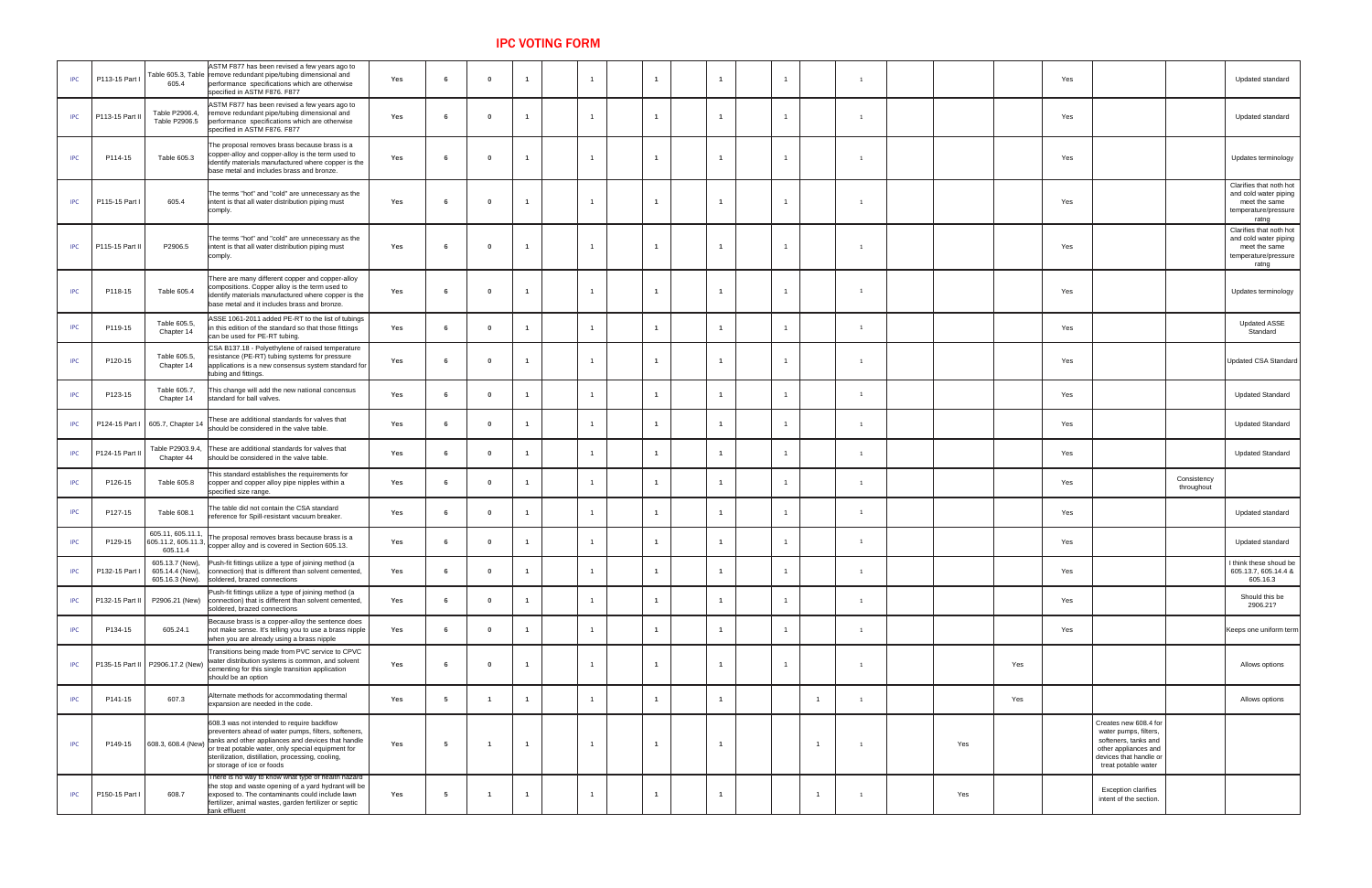| <b>IPC</b> | P151-15         | 608.9                                                 | Plumbing systems should use double wall heat<br>exchangers or other approved means to prevent<br>contamination of the potable water supply for both<br>heating and cooling                                                                                                                                     | Yes        |  |  |  |  |  | Yes | Adds heating<br>equipment to section                                        |                                                             |
|------------|-----------------|-------------------------------------------------------|----------------------------------------------------------------------------------------------------------------------------------------------------------------------------------------------------------------------------------------------------------------------------------------------------------------|------------|--|--|--|--|--|-----|-----------------------------------------------------------------------------|-------------------------------------------------------------|
| <b>IPC</b> | P152-15         | 608.11                                                | NSF/ANSI Standard 61 Drinking Water System<br>Components-Health Effects addresses critical<br>aspects of drinking water system components:<br>whether contaminants that leach or migrate from the<br>product/material into the drinking water are above<br>acceptable levels in finished waters                | Yes        |  |  |  |  |  | Yes | Sdds NSF 61 to<br>requirements                                              |                                                             |
| <b>IPC</b> | P153-15         | 608.13.1                                              | Only adds that listed and labeled items will be<br>compliant with the section                                                                                                                                                                                                                                  | Yes        |  |  |  |  |  |     | Yes                                                                         | Adds that listed and<br>labeled equipment<br>meets section  |
| <b>IPC</b> | P155-15         |                                                       | The CSA standard is a viable standard for these<br>$\vert$ 608.13.5, 608.13.8 $\vert$ products. The standard is already in the IRC<br>plumbing code                                                                                                                                                            | Yes        |  |  |  |  |  |     | Yes                                                                         | Clears up duplications                                      |
| <b>IPC</b> | P159-15         | (New)                                                 | $\vert$ 608.16.1, 608.16.1 The proposed language provides appropriate<br>(New), 608.16.1.2   backflow prevention options for coffee machines and  <br>noncarbonated drink dispensers.                                                                                                                          | Yes        |  |  |  |  |  | Yes | Recognizes separate<br>requirements for<br>carbonated beverage<br>dispnsers |                                                             |
| <b>IPC</b> | P160-15         | 608.16.1,                                             | Each "unit" needs to be protected from backflow<br>608.16.10, 608.16.9 from the other "unit".                                                                                                                                                                                                                  | Yes        |  |  |  |  |  | Yes | Protects one unit from  <br>contamination from<br>another.                  |                                                             |
|            | P161-15         | 608.16.1,<br>  608.16.1.2 (New), $\vert$<br>608.16.10 | There is not a need to protect the potable water<br>$\begin{bmatrix} 608.10.1, \\ 608.16.1.1 \text{ (New)}, \\ 608.16.1.2 \text{ (New)}, \end{bmatrix}$ beverage dispensers with a backflow prevention<br>device that is suitable for a potable water supply<br>connection to a carbonated beverage dispenser. | Yes        |  |  |  |  |  | Yes |                                                                             | Th ehazard is not as<br>high as carbonated<br>dispensers    |
| <b>IPC</b> | P162-15 Part I  |                                                       | The codes are silent on the protection of the water<br>608.16.11 (New), supply connection to humidifiers. Humidifiers, if not<br>801.1, 801.2, 802.1 regularly serviced, can be a source of contamination  <br>to the connected water supply                                                                   | Yes        |  |  |  |  |  | Yes | Adds humidifiers to<br>requirements                                         |                                                             |
| <b>IPC</b> | P164-15         | 611.2                                                 | Point-of-use reverse osmosis (RO) drinking water<br>treatment These standards are a necessary<br>reference to ensure the protection of public health<br>from these units                                                                                                                                       | Yes        |  |  |  |  |  | Yes | Adds standard for<br>reverse osmosis<br>equipment                           |                                                             |
| <b>IPC</b> | P166-15 Part I  | 701.2                                                 | The section is being re-written because many<br>jurisdictions have state and local laws regulating<br>private sewage disposal systems and do not and<br>cannot use the IPSDC                                                                                                                                   | Yes        |  |  |  |  |  | Yes | Adds requirement for<br>private sewage<br>disposal systems.                 |                                                             |
| <b>IPC</b> | P166-15 Part II | P2602.1                                               | Some jurisdictions do not have state and local laws<br>for private sewage disposal systems. Therefore in<br>those cases, the IPSDC provides regulations for<br>waste disposal                                                                                                                                  | Yes        |  |  |  |  |  | Yes | Adds requirement for<br>private sewage<br>disposal systems.                 |                                                             |
| <b>IPC</b> | P167-15         | 701.8                                                 | This section is vague and should be removed from<br>the code                                                                                                                                                                                                                                                   | Yes        |  |  |  |  |  | Yes | Section was unclear<br>whether piping was<br>exposed or above a<br>ceiling. |                                                             |
| <b>IPC</b> | P168-15         | Table 702.1                                           | Brass is a copper alloy has been relocated the<br>standard to the Copper and Copper Alloy Pipe line<br>to cleanup the table.                                                                                                                                                                                   | <b>Yes</b> |  |  |  |  |  |     | Yes                                                                         | Updates material<br>terminology                             |
| <b>IPC</b> | P170-15 Part I  | Table 702.2                                           | ASTM F714 polyethylene pipe is sometimes used to  <br>rehabilitate piping sewers under buildings. Currently<br>the code does not list the product for that use,                                                                                                                                                | Yes        |  |  |  |  |  | Yes | Allows alternate<br>materials                                               |                                                             |
| <b>IPC</b> | P170-15 Part II | <b>TBLE 3002.1</b>                                    | ASTM F714 polyethylene pipe is sometimes used to  <br>  rehabilitate piping sewers under buildings. Currently  <br>the code does not list the product for that use,                                                                                                                                            | Yes        |  |  |  |  |  | Yes | Allows alternate<br>materials                                               |                                                             |
| <b>IPC</b> | P171-15         | 705.16 (New)                                          | This code change is proposed to incorporate the<br>Table 702.3, 703.2, current ASTM and CSA standards for Polypropylene<br>$ $ (PP) sanitary sewer pipe into the IPC code to bring it $ $<br>current with accepted pipe technology                                                                             | Yes        |  |  |  |  |  | Yes | Allows alternate<br>materials                                               |                                                             |
| <b>IPC</b> | P173-15         | Table 702.4                                           | Chapter 7 is the sanitary drainage chapter of the<br>code. The malleable iron row should be deleted.<br>These are not drainage pattern fittings and would<br>not be suitable for venting systems as the<br>condensate would not ready flow back to the drain<br>system                                         | Yes        |  |  |  |  |  |     | Yes                                                                         | Malleable iron is not<br>applicable to drainage<br>systems. |
| <b>IPC</b> | P174-15 Part I  | Table 702.4                                           | Polyethylene pipe is already in IPC table for Building<br>Sewer Pipe. However, a corresponding entry for<br>pipe fittings of this material was not installed in the<br>fittings table                                                                                                                          | Yes        |  |  |  |  |  |     | Yes                                                                         | Added PE to table                                           |
| <b>IPC</b> | P174-15 Part II | Table P3002.3                                         | Polyethylene pipe is already in IRC table for Building<br>Sewer Pipe. However, a corresponding entry for<br>pipe fittings of this material was not installed in the<br>fittings table                                                                                                                          | Yes        |  |  |  |  |  |     | Yes                                                                         | Added PE to table                                           |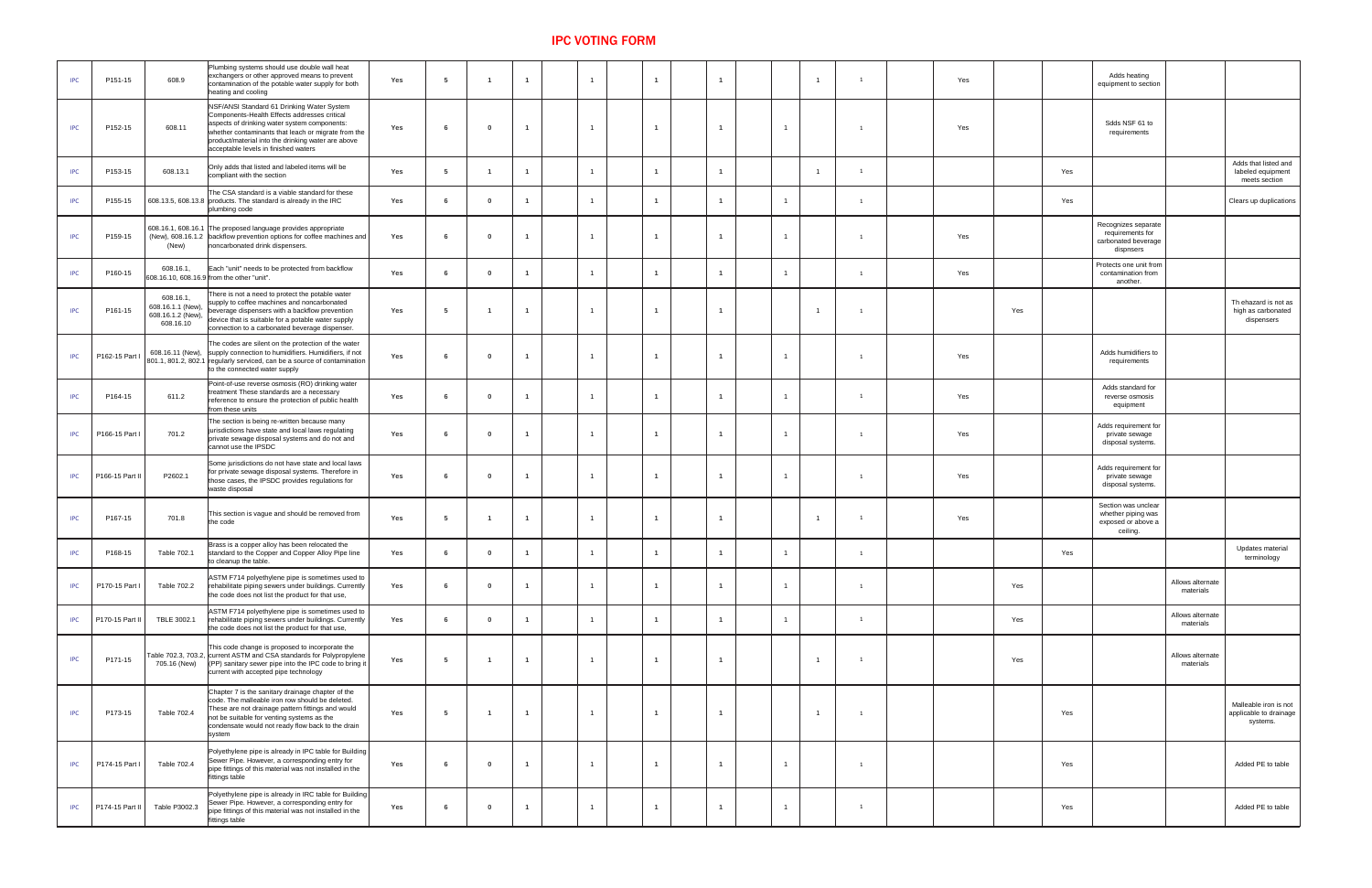| <b>Service Service Service Service Service</b><br>-<br>×<br>. . |  |
|-----------------------------------------------------------------|--|
|                                                                 |  |

| <b>IPC</b> | P176-15         | 703.4                                    | This same proposal was approved for the 2015 IRC.<br>This proposal is to coordinate the IPC with the same  <br>allowance                                                                                                                            | <b>Yes</b> |          |  |  |  |                |  | Yes | Yes |     | sanitary drainage<br>piping under floors<br>should be inspected for<br>defects when replacing<br>the the system. |                                      |
|------------|-----------------|------------------------------------------|-----------------------------------------------------------------------------------------------------------------------------------------------------------------------------------------------------------------------------------------------------|------------|----------|--|--|--|----------------|--|-----|-----|-----|------------------------------------------------------------------------------------------------------------------|--------------------------------------|
| <b>IPC</b> | P177-15         |                                          | 704.1, Table 704.1 There needs to be a greater minimum pipe slope<br>slope to keep grease-laden waste flowing                                                                                                                                       | Yes        |          |  |  |  |                |  | Yes |     | Yes | Increased slope ahaed<br>of grease interceptor to<br>keep grease flowing                                         |                                      |
| <b>IPC</b> | P178-15 Part I  | 704.2                                    | Closet flanges are pipe fittings and should comply<br>with the standards indicated for pipe fittings in Table  <br>702.4.                                                                                                                           | Yes        |          |  |  |  |                |  | Yes |     |     | Prevents reduction in<br>sanitary lines other<br>than approved closet<br>bends and flanges                       |                                      |
| <b>IPC</b> | P178-15 Part II | P3005.1.6                                | Closet flanges are pipe fittings and should comply<br>with the standards indicated for pipe fittings in Table  <br>702.4.                                                                                                                           | Yes        |          |  |  |  |                |  | Yes |     |     | <b>Prevents reduction in</b><br>sanitary lines other<br>than approved closet<br>hends and flanges                |                                      |
| <b>IPC</b> | P179-15         | 705.3, 705.3.1,<br>705.3.4               | The proposal removes brass because brass is a<br>705.3.2, 705.3.3, copper alloy and is covered in Section 706.6 and<br>Secton 705.7.                                                                                                                | Yes        |          |  |  |  | $\overline{1}$ |  |     |     | Yes |                                                                                                                  | <b>Clarification of</b><br>materials |
| <b>IPC</b> | P180-15         |                                          | This proposal cleans up the section and does not<br>705.16.1, 705.16.2, change the intent. Copper-alloy is the term used to<br>705.16.3, 705.19 identify materials manufactured where copper is the<br>base metal and it includes brass and bronze  | Yes        | - 0      |  |  |  |                |  |     |     | Yes |                                                                                                                  | <b>Clarification of</b><br>materials |
| <b>IPC</b> | P181-15 Part I  | 705.16.1                                 | This proposal will not increase the cost of<br>construction as this change is only to update the<br>name of a material that is already in the code.                                                                                                 | Yes        | n.       |  |  |  |                |  |     |     |     |                                                                                                                  | <b>Clarification of</b><br>materials |
| <b>IPC</b> | P181-15 Part II | P3003.13.1,<br>P3003.13.2,<br>P3003.13.3 | This change is only to update the name of a material<br>that is already in the code.                                                                                                                                                                | Yes        |          |  |  |  |                |  |     |     |     |                                                                                                                  |                                      |
| <b>IPC</b> | P184-15 Part I  | 705.16.4, 707.1,<br>Chapter 14           | The use of a special transition cement for this single $ $<br>application is widely accepted, both by local<br>authorities having jurisdiction and other national<br>codes when the building sewer and building<br>drainage change from ABS to PVC. | Yes        |          |  |  |  |                |  | Yes |     |     | As long as the solvent<br>meets code<br>requirements                                                             |                                      |
| <b>IPC</b> | P184-15 Part II | P3003.2,<br>P3003.13.4,<br>Chapter 44    | The use of a special transition cement for this single  <br>application is widely accepted, both by local<br>authorities having jurisdiction and other national<br>codes when the building sewer and building<br>drainage change from ABS to PVC.   | Yes        |          |  |  |  |                |  | Yes |     |     | Same as above                                                                                                    |                                      |
| <b>IPC</b> | P185-15         | 705.18                                   | Copper alloy is the term used to identify materials<br>manufactured where copper is the base metal and it<br>includes brass and                                                                                                                     | Yes        |          |  |  |  | $\overline{1}$ |  |     |     | Yes |                                                                                                                  | Consistancy<br>tthroughout the code  |
| <b>IPC</b> | P186-15         | 705.18                                   | Simply an editorial clarification within the section                                                                                                                                                                                                | Yes        |          |  |  |  |                |  |     |     | Yes |                                                                                                                  | Editorial                            |
| <b>IPC</b> | P191-15 Part I  | 708.1.6                                  | There are many different copper and copper-alloy<br>compositions. Copper alloy is the term used to<br>didentify materials manufactured where copper is the<br>base metal and it includes brass and bronze.                                          | Yes        |          |  |  |  |                |  |     |     | Yes |                                                                                                                  | Clarification of<br>materials        |
| <b>IPC</b> | P191-15 Part II | P3005.2.6                                | There are many different copper and copper-alloy<br>compositions. Copper alloy is the term used to<br>$\vert$ identify materials manufactured where copper is the $\vert$<br>base metal and it includes brass and bronze.                           | Yes        |          |  |  |  | $\overline{1}$ |  |     |     | Yes |                                                                                                                  | Clarification of<br>materials        |
| <b>IPC</b> | P192-15         | 709.3                                    | This wording only clarifies the intent of the existing<br>section and does not add any new requirements                                                                                                                                             | Yes        |          |  |  |  | $\overline{1}$ |  |     |     | Yes |                                                                                                                  | Clarification of code<br>intent      |
| <b>IPC</b> | P194-15 Part I  | 712.3.2                                  | The purpose of this code change is to make the IPC $\vert$<br>consistent with the IRC where the sump cover is<br>installed not more than 2 inches below grade.                                                                                      | Yes        |          |  |  |  |                |  |     |     | Yes |                                                                                                                  | Consistancy<br>tthroughout the code  |
| <b>IPC</b> | P194-15 Part II | P3007.3.2                                | The purpose of this code change is to make the IPC $\, \,$<br>consistent with the IRC where the sump cover is<br>installed not more than 2 inches below grade.                                                                                      | Yes        |          |  |  |  |                |  |     |     | Yes |                                                                                                                  | Consistancy<br>tthroughout the code  |
| <b>IPC</b> | P195-15 Part I  | 712.3.3                                  | Subsections 712.3.3.1 and 712.3.3.1 provide<br>enough guidance to the designer and installer for<br>proper selection of discharge piping components<br>such that there is not a need for the code official to<br>further approve the selections.    | Yes        | $\bm{0}$ |  |  |  |                |  |     |     | Yes |                                                                                                                  | Removal of unneeded<br>language      |
| <b>IPC</b> | P195-15 Part II | P3007.3.3                                | Subsections 712.3.3.1 and 712.3.3.1 provide<br>enough guidance to the designer and installer for<br>proper selection of discharge piping components<br>such that there is not a need for the code official to<br>further approve the selections.    | Yes        |          |  |  |  |                |  |     |     | Yes |                                                                                                                  | Removal of unneeded<br>language      |
| <b>IPC</b> | P196-15         | 712.3.3.1                                | Copper alloy is the term used to identify materials<br>manufactured where copper is the base metal and it<br>includes brass and bronze.                                                                                                             | Yes        |          |  |  |  |                |  |     |     |     |                                                                                                                  | <b>Clarification of</b><br>materials |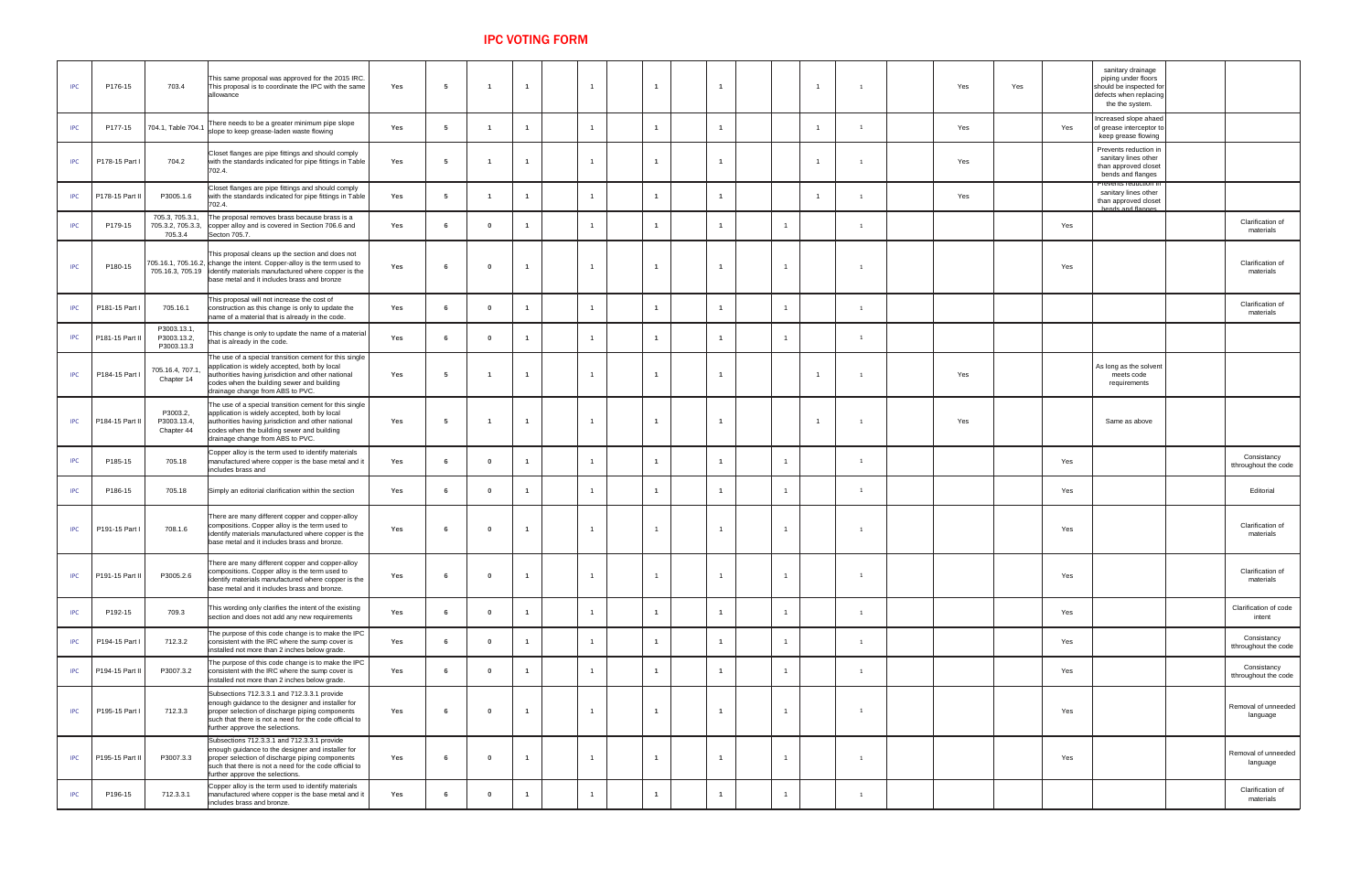| <b>IPC</b> | P197-15 Part I  | 712.4.2                            | Many pumps do not comply with the 1 inch minimum  <br>requirement, especially smaller pump systems used<br>for individual fixtures such as pantry sinks, etc.                                                                                                                                                                                                                                                                                                                                                                            | Yes        |  |  |  |  |  |  | Yes | Allows for Sani-Flo<br>and othe<br>rmascerating<br>systems systems                                                                                                                                                                          |                                                              |
|------------|-----------------|------------------------------------|------------------------------------------------------------------------------------------------------------------------------------------------------------------------------------------------------------------------------------------------------------------------------------------------------------------------------------------------------------------------------------------------------------------------------------------------------------------------------------------------------------------------------------------|------------|--|--|--|--|--|--|-----|---------------------------------------------------------------------------------------------------------------------------------------------------------------------------------------------------------------------------------------------|--------------------------------------------------------------|
| <b>IPC</b> | P197-15 Part II | P3007.6                            | Many pumps do not comply with the 1 inch minimum  <br>requirement, especially smaller pump systems used<br>for individual fixtures such as pantry sinks, etc.                                                                                                                                                                                                                                                                                                                                                                            | Yes        |  |  |  |  |  |  | Yes | Allows for Sani-Flo<br>and othe<br>rmascerating<br>systems systems                                                                                                                                                                          |                                                              |
| <b>IPC</b> | P198-15 Part II | P3007.6                            | There are smaller pump systems used for individual  <br>fixtures such as pantry sinks and bar sinks that are<br>only capable of passing $\frac{1}{2}$ inch solids. These pumps<br>have been successfully used in jurisdictions where<br>these pumps were approved as an alternative<br>method.                                                                                                                                                                                                                                           | <b>Yes</b> |  |  |  |  |  |  | Yes | Reduces pump<br>size requirements                                                                                                                                                                                                           |                                                              |
| <b>IPC</b> | P200-15         | 713.4                              | The proper term is 'inlet', not 'receptacles'. It is a<br>conflict to both require being built into a cabinet and<br>visible. The inlets cannot be recessed because it<br>would be too hard to connect with patient equipment                                                                                                                                                                                                                                                                                                            | Yes        |  |  |  |  |  |  | Yes | Removes potentially<br>hazardous requirement                                                                                                                                                                                                |                                                              |
| <b>IPC</b> | P201-15         |                                    | This proposal deletes some of the incomplete<br>713.5, 713.6, 713.7, requirements in this section and references NFPA<br>713.7.1, 713.7.2 $\left 99\right $ , which is broadly accepted as the national<br>standard for medical gas and vacuum systems.                                                                                                                                                                                                                                                                                  | Yes        |  |  |  |  |  |  | Yes | Consistancy with NFPA<br>standard                                                                                                                                                                                                           |                                                              |
| <b>IPC</b> | P202-15 Part II | (New)                              | This section was originally developed based on the<br>use of what is now classified as "normally closed<br>backwater valve." ASME A112.14.1 has two<br>categories of backwater valves, normally closed<br>P3008.1, P3008.2 backwater valves and normally open backwater<br>valves. A normally open backwater valve allows the<br>free movement of air throughout the drainage<br>system. The connection to the public sewer is based<br>on having a free movement of air from the public<br>sewer through the vent terminal on the roof. | Yes        |  |  |  |  |  |  | Yes | Alows free movement<br>of air from sewer to<br>building vent.<br>(McGraw - Krxynowski  <br>Comment - I think<br>language should<br>remain stating that<br>whenin open position<br>does not reduce tha<br>capacity of the pipe it<br>serves) |                                                              |
| <b>IPC</b> | P203-15 Part I  | 715.5                              | This change cleans up the language in the section.<br>715.2, 715.3, 715.4, Backwater valves, like all plumbing products, are<br>required to be third party listed. The listing is to the<br>referenced standard.                                                                                                                                                                                                                                                                                                                         | Yes        |  |  |  |  |  |  | Yes | Adds requirement for<br><b>National Standards</b>                                                                                                                                                                                           |                                                              |
| <b>IPC</b> | P203-15 Part II |                                    | This change cleans up the language in the section.<br>P3008.2, P3008.3, Backwater valves, like all plumbing products, are<br>P3008.4, P3008.5   required to be third party listed. The listing is to the<br>referenced standard.                                                                                                                                                                                                                                                                                                         | Yes        |  |  |  |  |  |  |     | Yes                                                                                                                                                                                                                                         | Thi slanguage should<br>be consistant with the<br><b>IPC</b> |
| <b>IPC</b> | P204-15 Part I  | 717.4, 717.5                       | ASTM F714, Standard Specification for Polyethylene<br>(PE) Plastic Pipe (DR-PR) Based on Outside<br>Diameter, only refers to pipe, not fittings. Fittings are  <br>not made in SDR's                                                                                                                                                                                                                                                                                                                                                     | Yes        |  |  |  |  |  |  |     | Yes                                                                                                                                                                                                                                         | Corrects material<br>specifications                          |
| <b>IPC</b> |                 | P204-15 Part II   P3010.4, P3010.5 | ASTM F714, Standard Specification for Polyethylene<br>(PE) Plastic Pipe (DR-PR) Based on Outside<br>Diameter, only refers to pipe, not fittings. Fittings are $\vert$<br>not made in SDR's                                                                                                                                                                                                                                                                                                                                               | Yes        |  |  |  |  |  |  |     | Yes                                                                                                                                                                                                                                         | Corrects material<br>specifications                          |
| <b>IPC</b> | P205-15 Part II | 3011 (New),<br>Chapter 44          | This proposal introduces a different method for<br>sewer rehabilitation which is similar to pipe bursting.<br>Fold and form is a method where a PVC pipe is<br>manufactured in a plant to either ASTM F1504 or<br>ASTM F1871. The size of piping that this process<br>can be used on was corrected to allow its use for<br>larger piping systems that could exist for IRC<br>buildings.                                                                                                                                                  | Yes        |  |  |  |  |  |  | Yes | Pipe lining seems<br>to be another<br>means of repairing<br>#NAME?<br>existing lines<br>under floors,<br>patios ect                                                                                                                         |                                                              |
| <b>IPC</b> | P206-15         | 802.1                              | The revised language resolves a conflict that has<br>existed in the code for many cycles. The existing<br>section language seemed to require that floor drains<br>at the base of elevator shafts had to be direct<br>connected to the drainage system. However, the<br>exception of Section 301.6 requires that these floor<br>drains must be indirectly connected to the drainage                                                                                                                                                       | Yes        |  |  |  |  |  |  |     | Yes                                                                                                                                                                                                                                         | Corrects conflict in<br>code                                 |
| <b>IPC</b> | P207-15         | 802.1                              | This proposal deletes the requirement that all<br>healthcare related fixtures discharge through an air                                                                                                                                                                                                                                                                                                                                                                                                                                   | Yes        |  |  |  |  |  |  | Yes | Removes potential<br>source of<br>contamination through<br><u>air gap</u>                                                                                                                                                                   |                                                              |
| <b>IPC</b> | P208-15         | 202, 422, 713,<br>802.1            | This proposal deletes a section that provides no<br>practical value to the text. The requirements in this<br>section are too broad to be enforceable; too generic<br>to provide any clear direction; or otherwise covered<br>in the text of this code.                                                                                                                                                                                                                                                                                   | Yes        |  |  |  |  |  |  |     | Yes                                                                                                                                                                                                                                         | Removes<br>unenforceable<br>language                         |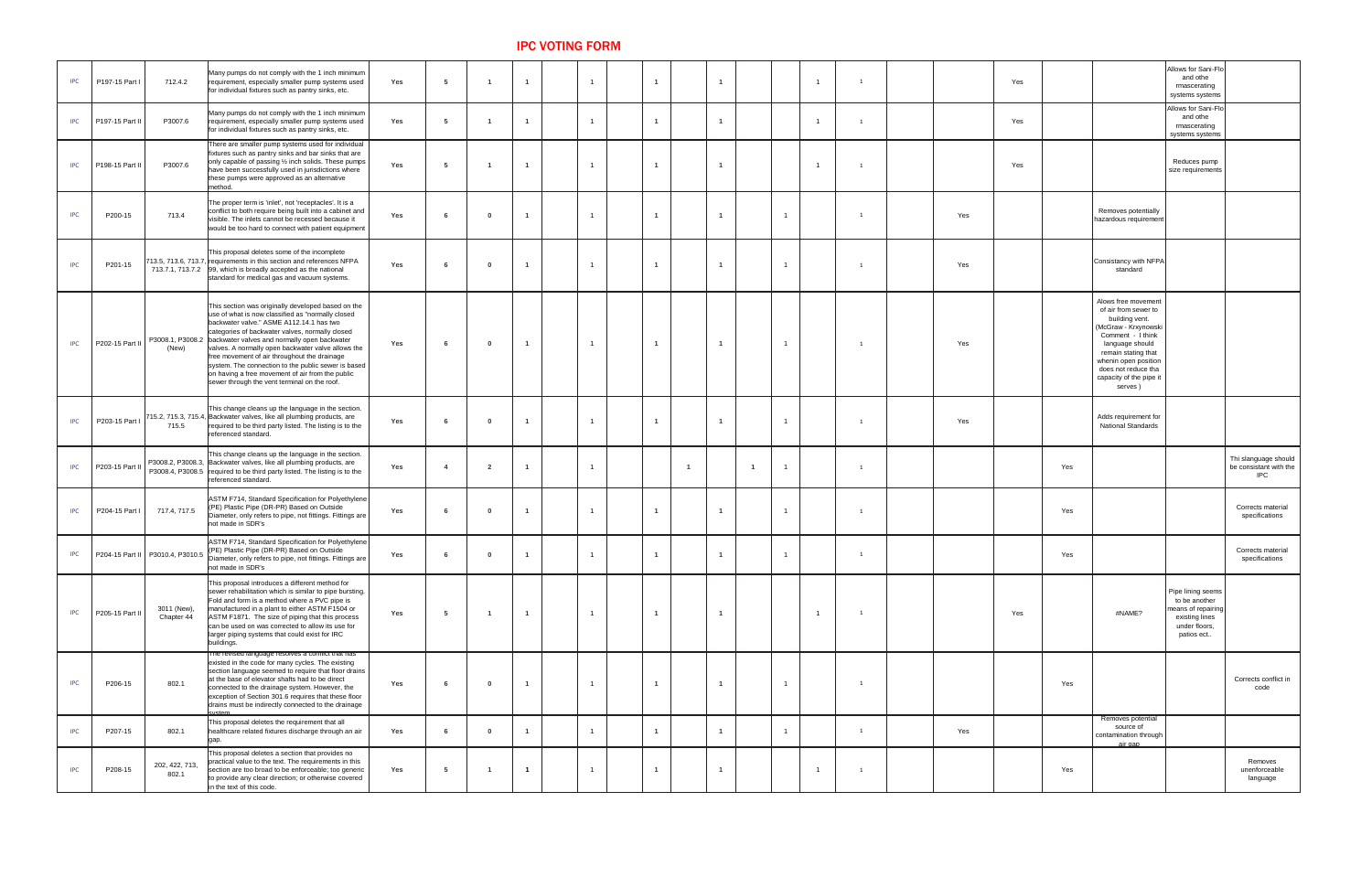| <b>IPC</b> | P212-15         | 802.3.3.1 (New)                                                                | This allowance language has been in the IRC for<br>several code cycles and has been a frequent<br>practice in many jurisdictions for much longer. It has<br>been proven to work well for many years.                                                                                                                                                                                                                                                                                                                                                                                                                                                          | Yes        |  |                |                |                      |  |  |     | Yes |     | Allows laundry tray<br>to connect to<br>clothes washer<br>drawing<br>simplifying<br>installation |                                  |
|------------|-----------------|--------------------------------------------------------------------------------|---------------------------------------------------------------------------------------------------------------------------------------------------------------------------------------------------------------------------------------------------------------------------------------------------------------------------------------------------------------------------------------------------------------------------------------------------------------------------------------------------------------------------------------------------------------------------------------------------------------------------------------------------------------|------------|--|----------------|----------------|----------------------|--|--|-----|-----|-----|--------------------------------------------------------------------------------------------------|----------------------------------|
| <b>IPC</b> | P213-15         | 804, 804.1                                                                     | Since this requirement only applies to indirect waste<br>systems, it should appear in Section 802, not as a<br>separate section                                                                                                                                                                                                                                                                                                                                                                                                                                                                                                                               | Yes        |  |                |                |                      |  |  |     |     | Yes |                                                                                                  | Coordination                     |
| <b>IPC</b> | P215-15 Part II |                                                                                | This proposed change reorganizes the section<br>regarding the vent terminal. There are currently<br>three options for a vent terminal, extending the vent<br>P3101.1.2 (New), (number) inches or more above the roof, extending<br>P3103.1, P3103.1.1 the vent more than 7 feet above the roof when the<br>(New), P3103.1.3 $\vert$ roof is used for entertainment, or extending the vent<br>(New), P3103.1.4  through the side wall. However, the three<br>(New), P3103.6 $ $ requirements are separated between multiple<br>sections. This makes the requirement readily<br>identifiable in a section that presents all the options<br>in one main section. | Yes        |  |                |                |                      |  |  |     |     | Yes |                                                                                                  | Coordination                     |
| <b>IPC</b> | P220-15 Part II | P3111.1                                                                        | It's going to allow an installation that previously<br>wasn't permitted thus lowering the cost of<br>production.                                                                                                                                                                                                                                                                                                                                                                                                                                                                                                                                              | Yes        |  |                |                |                      |  |  |     | Yes |     | Simplifies<br>installation                                                                       |                                  |
| <b>IPC</b> | P221-15 Part II | P3111.1, P3111.1.1<br>(New), P3111.2,<br>P3111.2.1,<br>P3111.2.2,<br>P3111 2 3 | The primary reason for this proposal is to add new<br>Section 915.1.1 to cover the very special situation of<br>a single fixture combination waste and vent system                                                                                                                                                                                                                                                                                                                                                                                                                                                                                            | Yes        |  |                |                |                      |  |  |     | Yes |     | Allows for special<br>situation                                                                  |                                  |
| <b>IPC</b> | P226-15 Part I  | 918.8                                                                          | This type of installation is not consistent with the<br>intent of use of AAVs. These are still mechanical<br>devices with a shelf life and are subject to failure<br>even if the correct AAV for outdoor use is installed.<br>Failures will result in sewer gas making its way into<br>building openings                                                                                                                                                                                                                                                                                                                                                      | Yes        |  |                |                |                      |  |  | Yes |     |     | Removes potential<br>point of failure in vent                                                    |                                  |
| <b>IPC</b> | P226-15 Part II | P3114.8                                                                        | This type of installation is not consistent with the<br>intent of use of AAVs. These are still mechanical<br>devices with a shelf life and are subject to failure<br>even if the correct AAV for outdoor use is installed.<br>Failures will result in sewer gas making its way into<br>building openings                                                                                                                                                                                                                                                                                                                                                      | Yes        |  |                |                |                      |  |  | Yes |     |     | Removes potential<br>point of failure in vent                                                    |                                  |
| <b>IPC</b> | P227-15         | 918.8                                                                          | The IRC already has this correction/clarification<br>made in the last cycle and this proposal is for<br>coordination with that IRC change.                                                                                                                                                                                                                                                                                                                                                                                                                                                                                                                    | Yes        |  |                |                |                      |  |  |     |     | Yes |                                                                                                  | Coordination of codes            |
| <b>IPC</b> | P230-15         | 1000.3                                                                         | The 2015 language failed to include all of the<br>relevant sections for grease interceptors in the<br>requirements for grease interceptors under 1003.3<br>since it currently only requires interceptors to meet<br>sections up to 1003.3.5 (leaving out 1003.3.6 and                                                                                                                                                                                                                                                                                                                                                                                         | <b>Yes</b> |  |                |                |                      |  |  |     |     | Yes |                                                                                                  | Correction of section<br>numbers |
| <b>IPC</b> | P233-15         | 1003.3.2                                                                       | 1003.3.7).<br>It has been well established that food waste from a<br>disposer must not discharge through a grease<br>interceptor. If food waste passes through a grease<br>interceptor, it greatly reduces the efficiency of the<br>interceptor. Food waste decomposition in a grease<br>interceptor will dramatically increase the oxygen<br><u>lconsumption.</u>                                                                                                                                                                                                                                                                                            | Yes        |  |                |                |                      |  |  | Yes |     |     | Removes potentially<br>hazardous requirement                                                     |                                  |
| <b>IPC</b> | P234-15         | (New)                                                                          | 1003.3.2, 1003.3.3 Section 1003.3.2 is outdated and ignores the<br>advances of new technology.                                                                                                                                                                                                                                                                                                                                                                                                                                                                                                                                                                | Yes        |  |                |                |                      |  |  |     |     | Yes |                                                                                                  | Technology update                |
| <b>IPC</b> | P236-15         | Table 1102.4,<br>Chapter 14                                                    | There is currently an CSA Standard Specification for<br>this pipe material. PP pipe has been used in gravity<br>flow storm sewer applications (both watertight and<br>soil tight) in Europe for over 25 years and is now<br>being manufactured in the United States                                                                                                                                                                                                                                                                                                                                                                                           | Yes        |  | $\overline{1}$ | $\overline{1}$ |                      |  |  |     |     | Yes |                                                                                                  | Adds updated standard            |
| <b>IPC</b> | P237-15         | Table 1102.4,<br>Chapter 14                                                    | There are applications where the designer uses<br>smaller diameter polyethylene pipe to convey storm  <br>water or other drainage from the end of the building<br>drain to a public sewer, private sewer, individual<br>sewage disposal system or other point of disposal.<br>Proposed ASTM F667-06 is needed as it covers<br>lpipe sizes 3" to 24                                                                                                                                                                                                                                                                                                            | Yes        |  |                |                |                      |  |  |     | Yes |     | Adds updated<br>standard                                                                         |                                  |
|            | P238-15         | Table 1102.4,<br>Chapter 14                                                    | ASTM F2648 allows the use of recycled materials to  <br>be used in the manufacture of High Density<br>Polyethyene pipe. The addition of ASTM F2648 to<br>Table 1102.4 is in support of the IGCC initiative.                                                                                                                                                                                                                                                                                                                                                                                                                                                   | <b>Yes</b> |  |                |                |                      |  |  |     | Yes |     | Adds updated<br>standard                                                                         |                                  |
| <b>IPC</b> | P239-15         | Table 1102.4,<br>Chapter 14                                                    | there is currently an ASTM Standard Specification<br>for this pipe material. PP pipe has been used in<br>gravity flow storm sewer applications (both<br>  watertight and soil tight) in Europe for over 25 years  <br>and is now being manufactured in the United States.                                                                                                                                                                                                                                                                                                                                                                                     | Yes        |  | $\overline{1}$ |                |                      |  |  |     | Yes |     | Adds updated<br>standard                                                                         |                                  |
| <b>IPC</b> | P240-15         | Table 1102.4                                                                   | ASTM D2751 has been withdrawn in 2014. ASTM<br>F1488, "Standard Specification for Coextruded<br>Composite Pipe" is found in table 702.2, but not<br>table 1102.4                                                                                                                                                                                                                                                                                                                                                                                                                                                                                              | Yes        |  |                |                | $\blacktriangleleft$ |  |  |     | Yes |     | Allows option                                                                                    |                                  |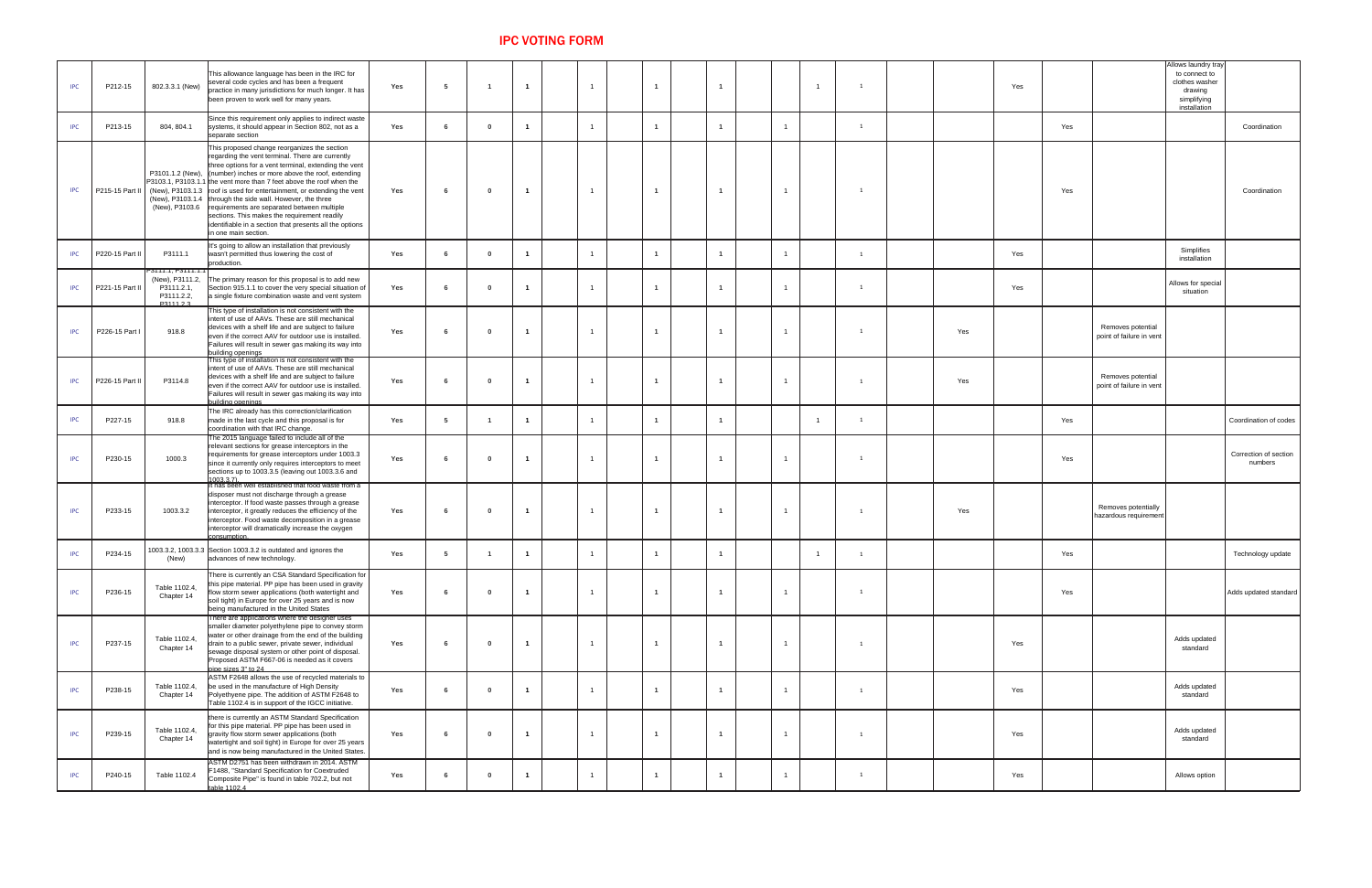| <b>IPC</b> | P241-15        | Table 1102.5,<br>Chapter 14 | The currently listed ASTM F405 is limited in size to  <br>only 3" to 6" diameter pipe. There are applications<br>where larger diameters of perforated polyethylene<br>pipe are required to collect subsurface water or<br>seepage water and convey such water to a place of<br>disposa                                                                                                                                                                                                                                             | Yes |  |                |                |  |  | Yes | Allows more<br>appropriate sizing                                                                         |
|------------|----------------|-----------------------------|------------------------------------------------------------------------------------------------------------------------------------------------------------------------------------------------------------------------------------------------------------------------------------------------------------------------------------------------------------------------------------------------------------------------------------------------------------------------------------------------------------------------------------|-----|--|----------------|----------------|--|--|-----|-----------------------------------------------------------------------------------------------------------|
| <b>IPC</b> | P246-15        | 1106.5, 1108.3              | current language in the IPC and IBC implies that<br>scuppers are only approved for secondary roof<br>drainage. However, there are many areas of the<br>country where scuppers are used for the primary<br>roof drain system with another set of scuppers<br>(installed at a higher elevation) used for the<br>secondary drainage system                                                                                                                                                                                            | Yes |  | $\overline{1}$ |                |  |  | Yes | Requires scupper<br>sizing to be same as<br>roof drain requirement<br>where used as primary<br>roof drain |
| <b>IPC</b> | P247-15        |                             | This proposal is to insert text to remind designers<br>and users of the International Plumbing Code for<br>1301.1.1 (New)   nonpotable water systems that use of these systems  <br>in fire protection warrant further examination and<br>design considerations.                                                                                                                                                                                                                                                                   | Yes |  | $\overline{1}$ | $\overline{1}$ |  |  | Yes | Referenc es IFC fr non-<br>=potable water in fire<br>protection systems                                   |
| <b>IPC</b> | P251-15        | 1301.6                      | Treatment and disinfection systems are not expected<br>to affect permitted piping, plumbing components and  <br>materials.                                                                                                                                                                                                                                                                                                                                                                                                         | Yes |  |                |                |  |  | Yes | <b>Clarifies code</b><br>requirement                                                                      |
| <b>IPC</b> | P253-15        | 1301.9.1                    | In the absence of providing more informed guidance,<br>this section should be eliminated.                                                                                                                                                                                                                                                                                                                                                                                                                                          | Yes |  |                |                |  |  | Yes | Removes unclear<br>section                                                                                |
| <b>IPC</b> | P255-15        | 1301.9.2                    | The first sentence has no added value. The<br>provisions of this and other sections dictate the<br> necessary requirements for storage tanks based on  <br>their installation above or below grade                                                                                                                                                                                                                                                                                                                                 | Yes |  |                |                |  |  | Yes | Reorganizes section                                                                                       |
| <b>IPC</b> | P258-15        | 1301.9.7                    | Raw water storage tanks should have an easy<br>access for cleaning (i.e. manhole access). The<br>exception more appropriately applies to treated<br>water storage tanks.                                                                                                                                                                                                                                                                                                                                                           | Yes |  |                |                |  |  | Yes | <b>Clarifies access</b><br>requirement for tanks                                                          |
| <b>IPC</b> | P259-15        | 1301.9.9                    | It is important for all water storage tanks to have a<br>means for draining or emptying the tank for<br>maintenance purposes and cleaning in order to<br>protect the health and safety of users                                                                                                                                                                                                                                                                                                                                    | Yes |  | $\overline{1}$ |                |  |  | Yes | Clarifies requiremnt for<br>draining tanks for<br>cleaning                                                |
| <b>IPC</b> | P261-15        |                             | This proposal coordinates the scope of ASTM E2635<br>1302.1, 1304.3 $ $ and its prior use in the IgCC, with the reorganization $ $<br>of IgCC Chapter 7 language to IPC Chapter 13.                                                                                                                                                                                                                                                                                                                                                | Yes |  |                |                |  |  | Yes | Adds standard                                                                                             |
| <b>IPC</b> | P262-15        | 1302.2                      | As approval of alternative sources of reuse water is  <br>required by the Code Section, it is unnecessary to<br>provide an example list of alternative sources which  <br>are not exclusive                                                                                                                                                                                                                                                                                                                                        | Yes |  | $\overline{1}$ | $\overline{1}$ |  |  | Yes | Removes examples of<br>reuse water systems                                                                |
|            | P267-15        | 1302.7.2                    | Section 1301.9 as referenced under section 1302.7<br>already gives specific design and construction<br>information for tanks.                                                                                                                                                                                                                                                                                                                                                                                                      | Yes |  | $\overline{1}$ | $\overline{1}$ |  |  | Yes | Coordination of<br>sections                                                                               |
| <b>IPC</b> | P269-15        | 1303.2                      | Current rainwater harvesting practices include the<br>collection of water from vehicular parking or<br>pedestrian surfaces. While<br>such restriction may be appropriate for collection of<br>rainwater intended to be treated for potable use, this<br>chapter address rainwater<br>collection for nonpotable use.                                                                                                                                                                                                                | Yes |  | $\overline{1}$ |                |  |  | Yes | Allows alternate<br>tank materials for<br>non-potable reuse<br>of rainwater                               |
| <b>IPC</b> | P270-15        | 1303.4                      | The intent of the provisions in these sections is to<br>divert the initial runoff of water from a roof with its<br>contaminants that may<br>1303.15.2, 1303.3, build up during a non-rain event so that it does not<br>enter the storage tank. While the result is basically<br>an initial washing of the roof<br>area, the term "roof washer" is commonly mistaken<br>lfor a mechanical device.                                                                                                                                   | Yes |  |                |                |  |  | Yes | Allows non-<br>mechanical<br>rainwater diverters                                                          |
| <b>IPC</b> | P275-15        | 1303.15.8,                  | Directing the user to the ASTM standard alone<br>without providing the table will result in a much<br>better assesment of the collected rainwater<br>quality and result in much better design of the<br>$\vert$ required treatment and determination of suitablity for $\vert$<br>1303.15.9 (New) $\vert$ an intended useable will result in a much better<br>assesment of the collected rainwater<br>quality and result in much better design of the<br>required treatment and determination of suitablity for<br>an intended use | Yes |  | $\overline{1}$ |                |  |  | Yes | Replaces list of<br>allowable parameters<br>with national standard<br>reference                           |
| <b>IPC</b> | P276-15        | 1303.15.8                   | ASTM E 2727 does not address the differing<br>regulations that govern water quality. Since<br>Jurisdictions have different requirements, testing<br>shall reflect the Jurisdictions guidelines for different<br>intended uses.                                                                                                                                                                                                                                                                                                     | Yes |  | $\overline{1}$ |                |  |  | Yes | Requires coordination<br>with jurisdiction<br>standards for rainwater<br>quality                          |
| <b>IPC</b> | P278-15        | 1302.3.1.3                  | Reclaimed water is not rainwater. Reclaimed water<br>is reuse water, or wastewater that has been treated<br>to an acceptable water quality standard for<br>nonpotable water applications.                                                                                                                                                                                                                                                                                                                                          | Yes |  |                |                |  |  | Yes | Removes reference to<br>rainwater in marking of<br>reuse piping                                           |
| <b>IPC</b> | P279-15 Part I |                             | The changes as seen above will allow pipe bursting  <br>  702.2, 717, 717.1, $\vert$ of underground building drainage piping meeting all $\vert$<br>717.2, 717.6 $\int$ of the other necessary requirements under these<br>sections.                                                                                                                                                                                                                                                                                               | Yes |  |                |                |  |  | Yes | Allows use of PE<br>piping in buiding<br>Isewer replacement                                               |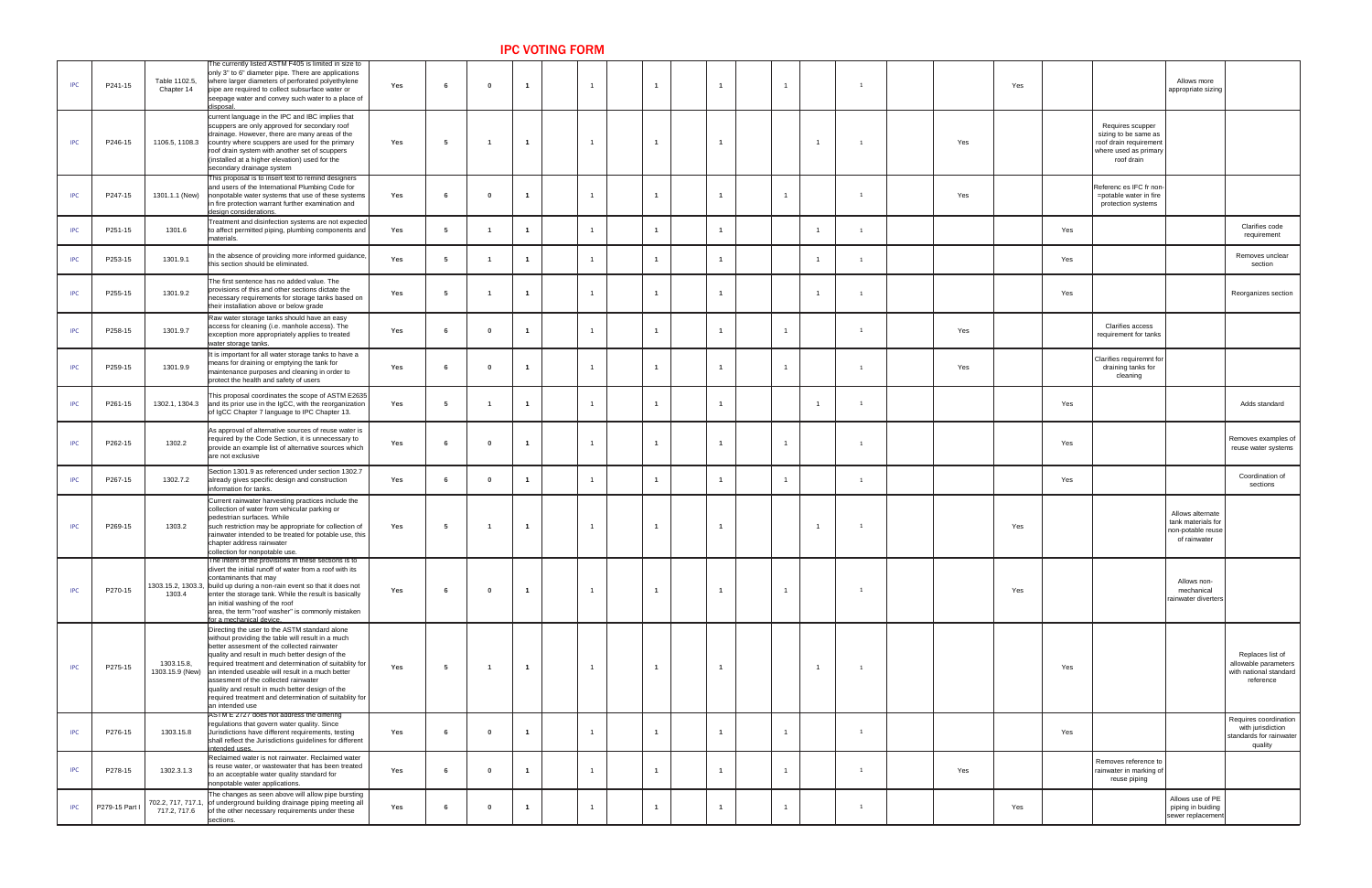| nanges as seen above will allow pipe bursting  <br>10C<br>Yes<br>r necessary requirements under these<br>P3010.6<br>sections |  |  |  |  |  |  |  |  |  |  |  | Yes |  | Allows use of PE<br>piping in buiding<br>replacemen |  |
|------------------------------------------------------------------------------------------------------------------------------|--|--|--|--|--|--|--|--|--|--|--|-----|--|-----------------------------------------------------|--|
|------------------------------------------------------------------------------------------------------------------------------|--|--|--|--|--|--|--|--|--|--|--|-----|--|-----------------------------------------------------|--|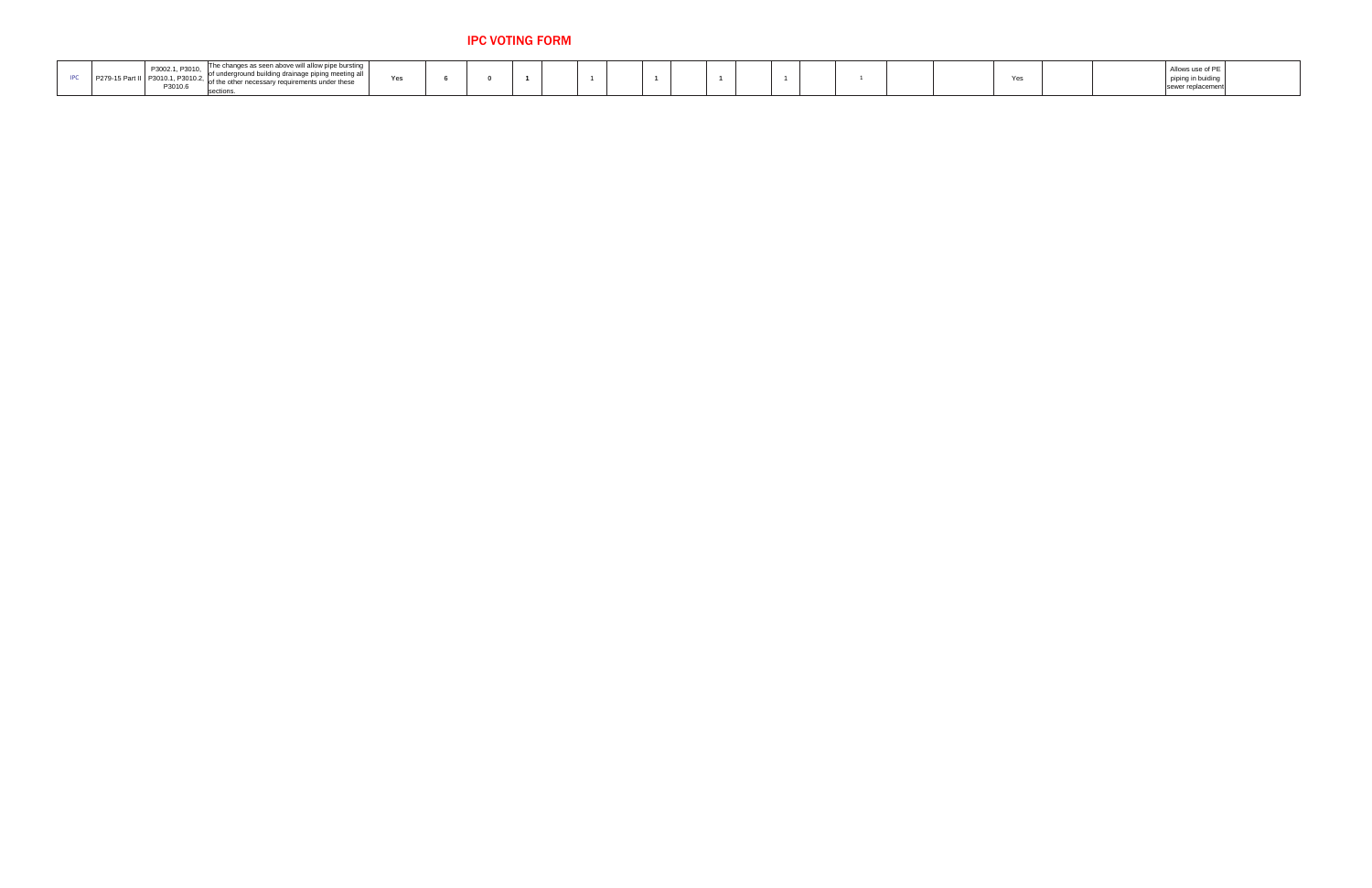| <b>I-Code</b> | Code Change<br><b>Number</b> | <b>Code Section</b>                                                                                      | <b>Reason:</b>                                                                                                                                                                                                                                                                                                                                                                                                                                                                                                          | <b>Recommend</b><br>Y or N |     | <b>VOTE TALLY</b> | <b>Rosser Vote</b> |                |     | <b>Kampmeyer Vote</b> |     |                | McGraw Vote Krzyzanowski Vote |         |     | <b>Wojaczyk Vote</b> | <b>Health</b><br><b>Safety</b> | Econ &<br><b>Financial</b> | <b>Tech</b><br><b>Feasibility</b> |                                                                    | <b>Comment</b>                                                          |                                          |
|---------------|------------------------------|----------------------------------------------------------------------------------------------------------|-------------------------------------------------------------------------------------------------------------------------------------------------------------------------------------------------------------------------------------------------------------------------------------------------------------------------------------------------------------------------------------------------------------------------------------------------------------------------------------------------------------------------|----------------------------|-----|-------------------|--------------------|----------------|-----|-----------------------|-----|----------------|-------------------------------|---------|-----|----------------------|--------------------------------|----------------------------|-----------------------------------|--------------------------------------------------------------------|-------------------------------------------------------------------------|------------------------------------------|
|               |                              |                                                                                                          |                                                                                                                                                                                                                                                                                                                                                                                                                                                                                                                         |                            | For | <b>Against</b>    | For                | <b>Against</b> | For | <b>Against</b>        | For | <b>Against</b> | For                           | Against | For | <b>Against</b>       | <b>Welfare</b>                 | Impact                     |                                   | <b>HSW</b>                                                         | <b>Econ</b>                                                             | <b>Tech</b><br><b>Feasibility</b>        |
| IRC-P         | <b>RP5-15</b>                | P2801.6                                                                                                  | The reason for this code proposal is that there<br>should not be a restriction against the installation of<br>all plastic pans beneath gas-fired hot water heaters<br>and storage tanks as there are some plastic pans<br>that have been developed and successfully tested<br>against tough industry standards and ratings for<br>flammability and smoke, specifically ASTM E84<br>Class A standards, thus making these type of pans<br>perfectly suitable for water leakage protection for<br>gas-fired hot water heat | Yes                        |     |                   |                    |                |     |                       |     |                |                               |         |     |                      |                                | Yes                        |                                   |                                                                    | Allows use of plastic<br>pans beneath gas<br>fired hot water<br>heaters |                                          |
| <b>IRC-P</b>  | RP8-15                       | P2902.5.4,<br>P2904.1                                                                                    | The revision clarifies the code by coordinating the<br>requirements in Sections P2902.5.4 with P2904.1.<br>The allowance to omit backflow protection for certain<br>stand-alone systems currently permitted by Section<br>P2904.1 was not previously correlated with Section<br>P2902.5.4, which has caused confusion in applying<br>the code                                                                                                                                                                           | Yes                        |     |                   |                    |                |     |                       |     |                |                               |         |     |                      |                                |                            | Yes                               |                                                                    |                                                                         | Clarification                            |
| IRC-P         | RP10-15                      | P2903.5                                                                                                  | This proposal re-aligns both the IRC P2903.5 with<br>the IPC 604.9 Water Hammer paragraphs as they<br>were when they were first created, eliminating<br>confusion and clearly spelling out the necessary<br>requirement for water hammer control on all<br>plumbing systems. Originally, these two code<br>paragraphs on water hammer control were identical.                                                                                                                                                           | <b>Yes</b>                 |     |                   |                    |                |     |                       |     |                |                               |         |     |                      |                                |                            | Yes                               |                                                                    |                                                                         | Coordination                             |
| <b>IRC-P</b>  | RP12-15                      | Table P2906.6,<br>Chapter 44                                                                             | Successful action on this proposal will result in the<br>update of Reference Standard ASSE 1061 to the<br>2011 edition level for only the change indicated in<br>the table.                                                                                                                                                                                                                                                                                                                                             | Yes                        |     |                   |                    |                |     |                       |     |                |                               |         |     |                      |                                |                            | Yes                               |                                                                    |                                                                         | Update Standards                         |
| IRC-P         | RP13-15                      | P2906.6.1 (New                                                                                           | As PEX, PE-RT and CPVC tubings are becoming<br>even more popular than ever for water distribution<br>systems in residential buildings, there are more<br>reports of saddle tap fittings being installed on these<br>types of tubing. This just doesn't work out very well                                                                                                                                                                                                                                               | Yes                        |     |                   |                    |                |     |                       |     |                |                               |         |     |                      | Yes                            |                            |                                   | Restrictes use of<br><b>Saddle Tap Fittings</b><br>on plastic pipe |                                                                         |                                          |
| IRC-P         | RP14-15                      | P2906.9.1.5,<br>P2906.9.1.5.1,<br>P2906.9.1.5.2                                                          | This proposal fixes an oversight that has existed for<br>several years in this code in that the Section for<br>"PEX Plastic" (P2906.9.1.5) should never have<br>been subcategorized under "Solvent cementing"<br>Section P2906.9.1.                                                                                                                                                                                                                                                                                     | Yes                        |     |                   |                    |                |     |                       |     |                |                               |         |     |                      |                                |                            | Yes                               |                                                                    |                                                                         | Eliminates<br>unusable joining<br>method |
| <b>IRC-P</b>  | RP15-15                      | P2906.9.1.4                                                                                              | This proposal fixes an oversight that has existed for  <br>several years in this code in that the Section for<br>"PEX Plastic" (P2906.9.1.5) should never have<br>been subcategorized under "Solvent cementing"<br>Section P2906.9.1.                                                                                                                                                                                                                                                                                   | Yes                        |     |                   |                    |                |     |                       |     |                |                               |         |     |                      |                                |                            | Yes                               |                                                                    |                                                                         | Eliminates<br>unusable joining<br>method |
| <b>IRC-P</b>  | RP16-15                      | Table P2906.4,<br>Table P2906.5,<br>Table P2906.6,<br>P2906.19,<br>P2906.19.2 (New),<br>P2906.19.3 (New) | This change will permit pipe and fittings meeting<br>CSA B137.18 to be used in accordance with the<br>Code.                                                                                                                                                                                                                                                                                                                                                                                                             | Yes                        |     |                   |                    |                |     |                       |     |                |                               |         |     |                      |                                | Yes                        |                                   |                                                                    | Update materials                                                        |                                          |
| IRC-P         | RP17-15                      | P3003.9.2                                                                                                | The market place has already begun using clear as<br>well as UV-light visible primers where local<br>inspectors allow. Many users prefer this as spilled<br>purple primers can permanently stain surfaces and  <br>cause added expenses in repair/replacement of<br>stained items.                                                                                                                                                                                                                                      | Yes                        |     |                   |                    |                |     |                       |     |                |                               |         |     |                      |                                |                            | Yes                               |                                                                    |                                                                         | Updates joint<br>solvents                |

# IRC-P VOTING FORM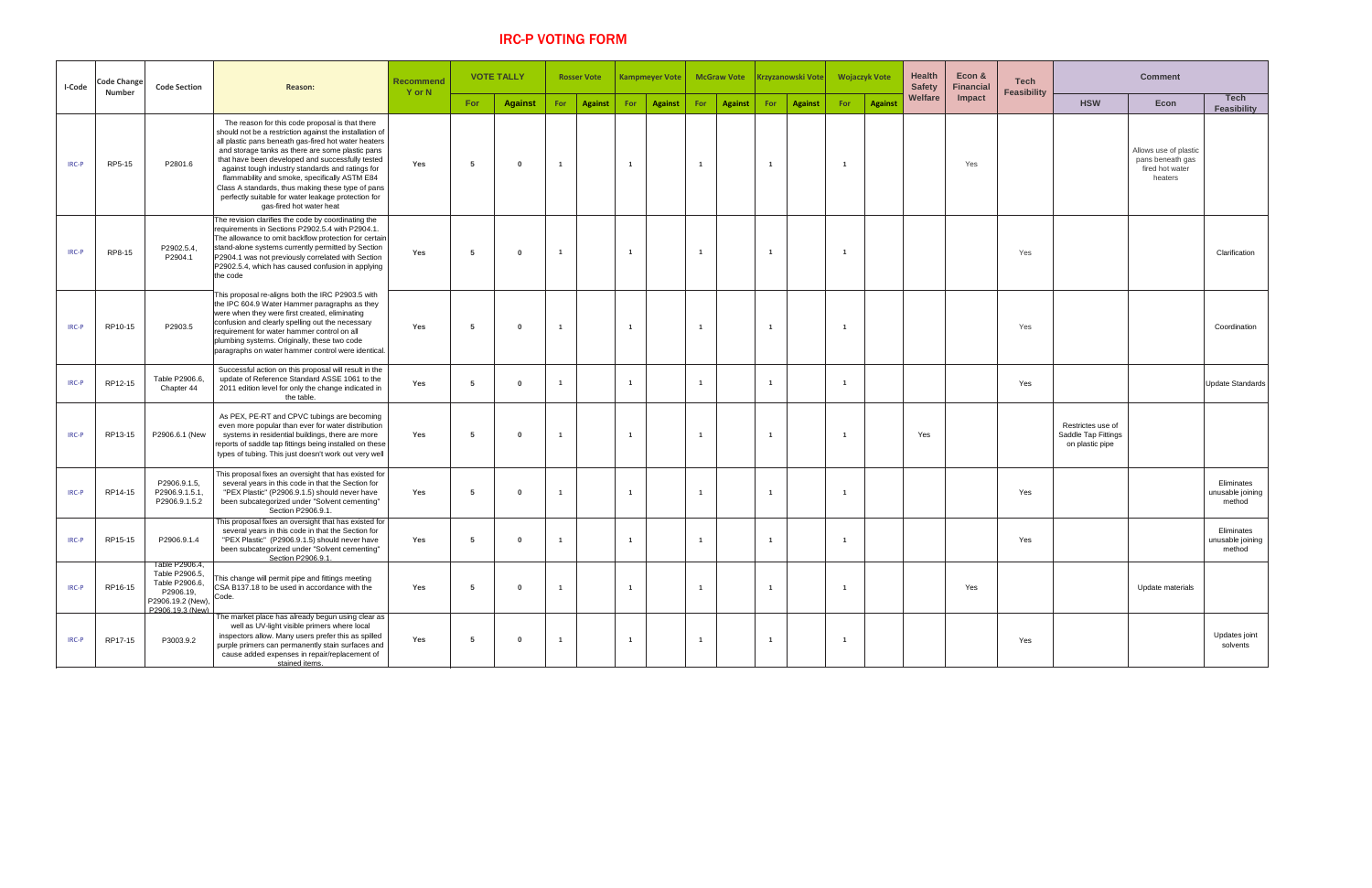| <b>Reason</b>                                                                                                                                          | <b>Recommend Y</b><br>or N |                         | <b>Vote Tally</b> |                         | <b>Rosser Vote</b> |     | <b>Kampmeyer</b><br><b>Vote</b> | <b>McGraw Vote</b> |         | Krzyzanowski<br>Vote |                | <b>Wojaczyk Vote</b> |                | <b>Health</b><br><b>Safety</b> | Econ &<br><b>Financial</b> | <b>Tech</b><br><b>Feasibility</b> | <b>Comment</b> |                |                                   |
|--------------------------------------------------------------------------------------------------------------------------------------------------------|----------------------------|-------------------------|-------------------|-------------------------|--------------------|-----|---------------------------------|--------------------|---------|----------------------|----------------|----------------------|----------------|--------------------------------|----------------------------|-----------------------------------|----------------|----------------|-----------------------------------|
|                                                                                                                                                        |                            | For                     | <b>Against</b>    | For                     | <b>Against</b>     | For | <b>Against</b>                  | For                | Against | For                  | <b>Against</b> | For                  | <b>Against</b> | <b>Welfare</b>                 | <b>Impact</b>              |                                   | <b>HSW</b>     | <b>Econ</b>    | <b>Tech</b><br><b>Feasibility</b> |
| Gas-fired toilets are referenced in 626.1 and 626.2, but<br>they are not defined in this code.                                                         | Yes                        |                         | $\bf{0}$          |                         |                    |     |                                 |                    |         |                      |                |                      |                |                                |                            | Yes                               |                |                | Coordination                      |
| A new generation of residential CNG fueling systems<br>are under development that would be design certifited<br>to a new ANSI Standard                 | Yes                        | $\overline{\mathbf{4}}$ | 0                 |                         |                    |     |                                 |                    |         |                      |                |                      |                |                                |                            | Yes                               |                | New Technology |                                   |
| Harmonizes the designation and definition of PRESS-<br>CONNECT fittings and joints throughout the code.                                                | Yes                        |                         | $\bf{0}$          | $\overline{1}$          |                    |     |                                 |                    |         |                      |                |                      |                |                                |                            | Yes                               |                |                | Coordination                      |
| The IFGC code requirements do not differentiate<br>between the various furnace types proposed to be<br>deleted and the terms do not appear in the code | Yes                        | $\overline{4}$          | $\bf{0}$          | $\overline{1}$          |                    |     |                                 |                    |         |                      |                |                      |                |                                |                            | Yes                               |                |                | Coordination                      |
| The term brass was replaced with copper alloy<br>througout the IFGC (S) extracted sections. The<br>definition revision coordinates with those changes  | Yes                        | $\overline{4}$          | $\bf{0}$          | $\overline{\mathbf{1}}$ |                    |     |                                 |                    |         |                      |                |                      |                |                                |                            | Yes                               |                |                | Coordination                      |
| The IFGC code requirements do not differentiate<br>between the various appliance regulator types and the<br>terms do not appear in the code            | Yes                        | $\overline{2}$          | $\bf{0}$          | $\overline{\mathbf{1}}$ |                    |     |                                 |                    |         |                      |                |                      |                |                                |                            | $\mathsf{V}$                      |                |                | Clarificatio                      |
| Add a definition for the term monitoring regulator that<br>was added into Section 416.3                                                                | Yes                        | $\boldsymbol{4}$        | 0                 |                         |                    |     |                                 |                    |         |                      |                |                      |                |                                |                            | Yes                               |                |                | Coordination                      |
| Add a definition for the term series regulator that was<br>added into Section 416.3                                                                    | Yes                        | $5\phantom{1}$          | -0                | $\blacktriangleleft$    |                    |     |                                 |                    |         |                      |                |                      |                |                                |                            | Yes                               |                |                | Coordination                      |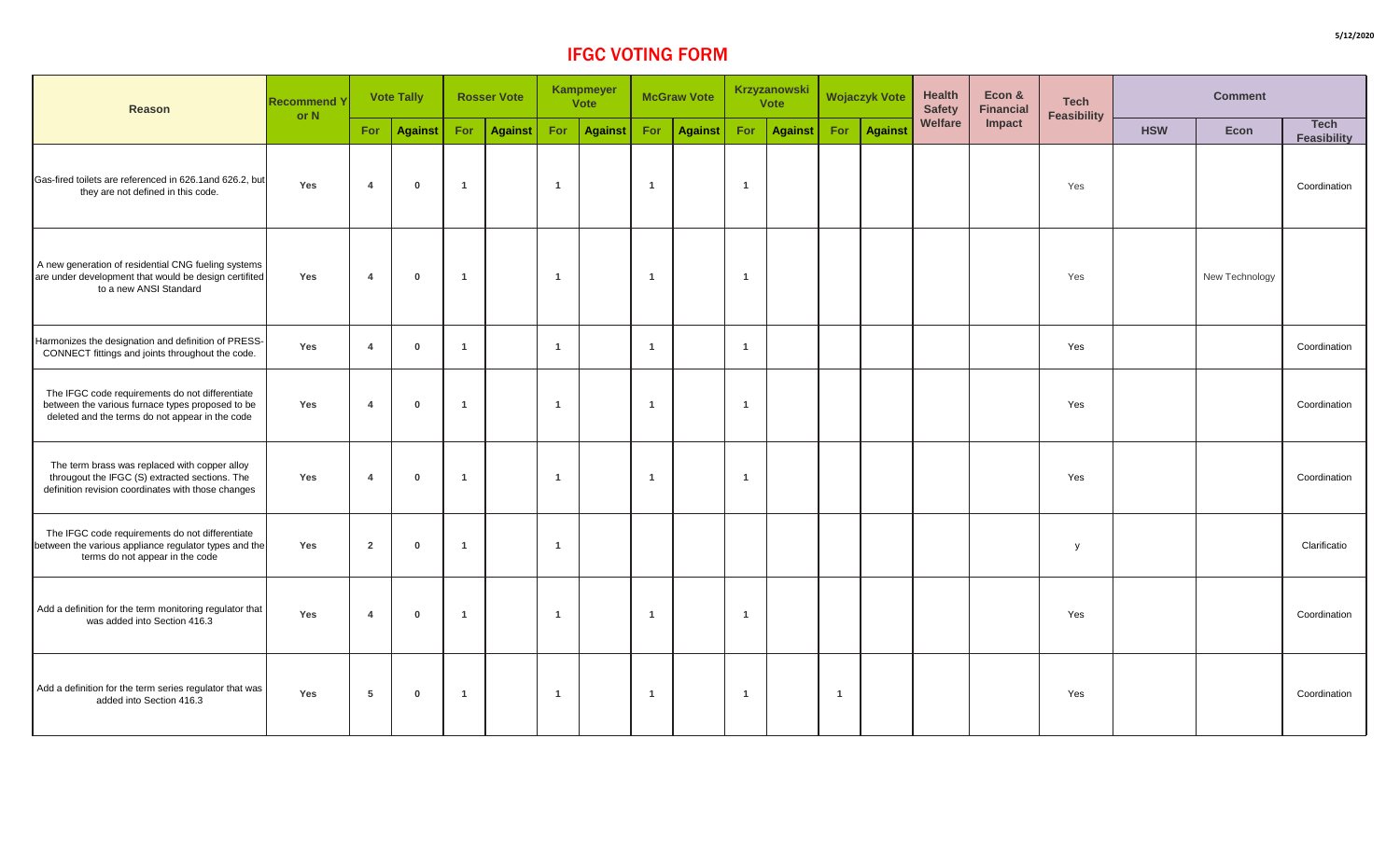| <b>Reason</b>                                                                                                                                                                                                                                                                                                                                   | <b>Recommend Y</b><br>or N |                 | <b>Vote Tally</b> |            | <b>Rosser Vote</b> |     | Kampmeyer<br><b>Vote</b> |     | <b>McGraw Vote</b> |            | <b>Krzyzanowski</b><br><b>Vote</b> |     | <b>Wojaczyk Vote</b> | <b>Health</b><br><b>Safety</b> | Econ &<br><b>Financial</b> | <b>Tech</b><br><b>Feasibility</b> |                                      | <b>Comment</b>                                            |                            |  |
|-------------------------------------------------------------------------------------------------------------------------------------------------------------------------------------------------------------------------------------------------------------------------------------------------------------------------------------------------|----------------------------|-----------------|-------------------|------------|--------------------|-----|--------------------------|-----|--------------------|------------|------------------------------------|-----|----------------------|--------------------------------|----------------------------|-----------------------------------|--------------------------------------|-----------------------------------------------------------|----------------------------|--|
|                                                                                                                                                                                                                                                                                                                                                 |                            | <b>For</b>      | <b>Against</b>    | <b>For</b> | <b>Against</b>     | For | <b>Against</b>           | For | <b>Against</b>     | <b>For</b> | <b>Against</b>                     | For | <b>Against</b>       | <b>Welfare</b>                 | <b>Impact</b>              |                                   | <b>HSW</b>                           | <b>Econ</b>                                               | <b>Tech</b><br>Feasibility |  |
| The IFGC code requirements for unit heaters in<br>Section 620 do not differentiate between high- and<br>lowstatic unit heaters and the terms do not appear in<br>the code. The revised simplified definition is taken<br>from the revised definition in the 2015 National Fuel<br>Gas Code, ANSI Z 223.1/NFPA 54.                               | Yes                        | $\mathbf{3}$    | $\overline{2}$    |            |                    |     |                          |     |                    |            |                                    |     |                      |                                |                            | Yes                               |                                      |                                                           | Clarificatio               |  |
| The fact is that gas clothes dryers are being installed<br>and used in residential bathrooms. This is necessary<br>because of the shift to scaled down living spaces.                                                                                                                                                                           | Yes                        | -5              | $\bf{0}$          |            |                    |     |                          |     |                    |            |                                    |     |                      |                                | Yes                        |                                   |                                      | Allows for current<br>living conditions                   |                            |  |
| The language proposed in the IFGC prescribes<br>limitations and conditions to provide the necessary<br>safety and limitations of hazards from within the<br>healthcare environments to the fire and ignition<br>sources inherent to all gas-fired fireplaces and<br>appliances                                                                  | Yes                        | -5              | $\bf{0}$          |            |                    |     |                          |     |                    |            |                                    |     |                      | Yes                            |                            |                                   | Limits hazards                       |                                                           |                            |  |
| The new exceptions would allow flor Short lengths of<br>steel pipe that are cut from longer pipe stock, Small<br>fittings such as bushings and couplings where<br>markings have not been traditionally been included<br>and Where the packaging or documentation for the<br>part has the manufacturer's identification but the part<br>does not | Yes                        | - 5             | $\bf{0}$          |            |                    |     |                          |     |                    |            |                                    |     |                      |                                | Yes                        |                                   |                                      | Allows alternate to<br>marked piping for<br>short lengths |                            |  |
| This requirement in the International Fuel Gas Code<br>has far ranging impact that wasn't anticipated at the<br>code development hearings. In many cases, there are<br>  no certification or testing requirements to use for flare  <br>nuts, tees, pipe nipples, etc                                                                           | Yes                        |                 | -0                |            |                    |     |                          |     |                    |            |                                    |     |                      | Yes                            |                            |                                   | Requires<br>standards for<br>tubing  |                                                           |                            |  |
| The proposal replaces "approved manner" with<br>additional enforceable code requirements and<br>reorganizes the material for clarity based on new<br>requirements adopted into the 2015 National Fuel<br>Gas Code, ANSI Z223.1/NFPA 54.                                                                                                         | Yes                        | $5\overline{5}$ | $\mathbf{0}$      |            |                    |     |                          |     |                    |            |                                    |     |                      | Yes                            |                            |                                   | Provides<br>enfoprceable<br>language |                                                           |                            |  |
| The ICC Evaluation Service has issued a listing<br>criteria for polyetrhylene sleeved CSST (LC 1023)<br>dated May 2009. The use of listed encasement<br>systems (such as polyethylene sleeved CSST) has<br>been included in the National Fuel Gas Code (NFPA<br>54) since the 2012 edition.                                                     | Yes                        |                 | -0                |            |                    |     |                          |     |                    |            |                                    |     |                      | Yes                            |                            |                                   | <b>Provides listed</b><br>standards  |                                                           |                            |  |
| There are products specifically designed as a tracer<br>locator                                                                                                                                                                                                                                                                                 | Yes                        |                 | $\mathbf{0}$      |            |                    |     |                          |     |                    |            |                                    |     |                      |                                |                            | Yes                               |                                      |                                                           | New Technology             |  |
| Clarifies that an appliance shutoff valve installed<br>behind or beside a movable appliance is allowed as<br>long as the valve can be accessed by moving the<br>appliance                                                                                                                                                                       | Yes                        |                 | $\bf{0}$          |            |                    |     |                          |     |                    |            |                                    |     |                      | Yes                            |                            |                                   | Requires access<br>to shutoff valves |                                                           |                            |  |